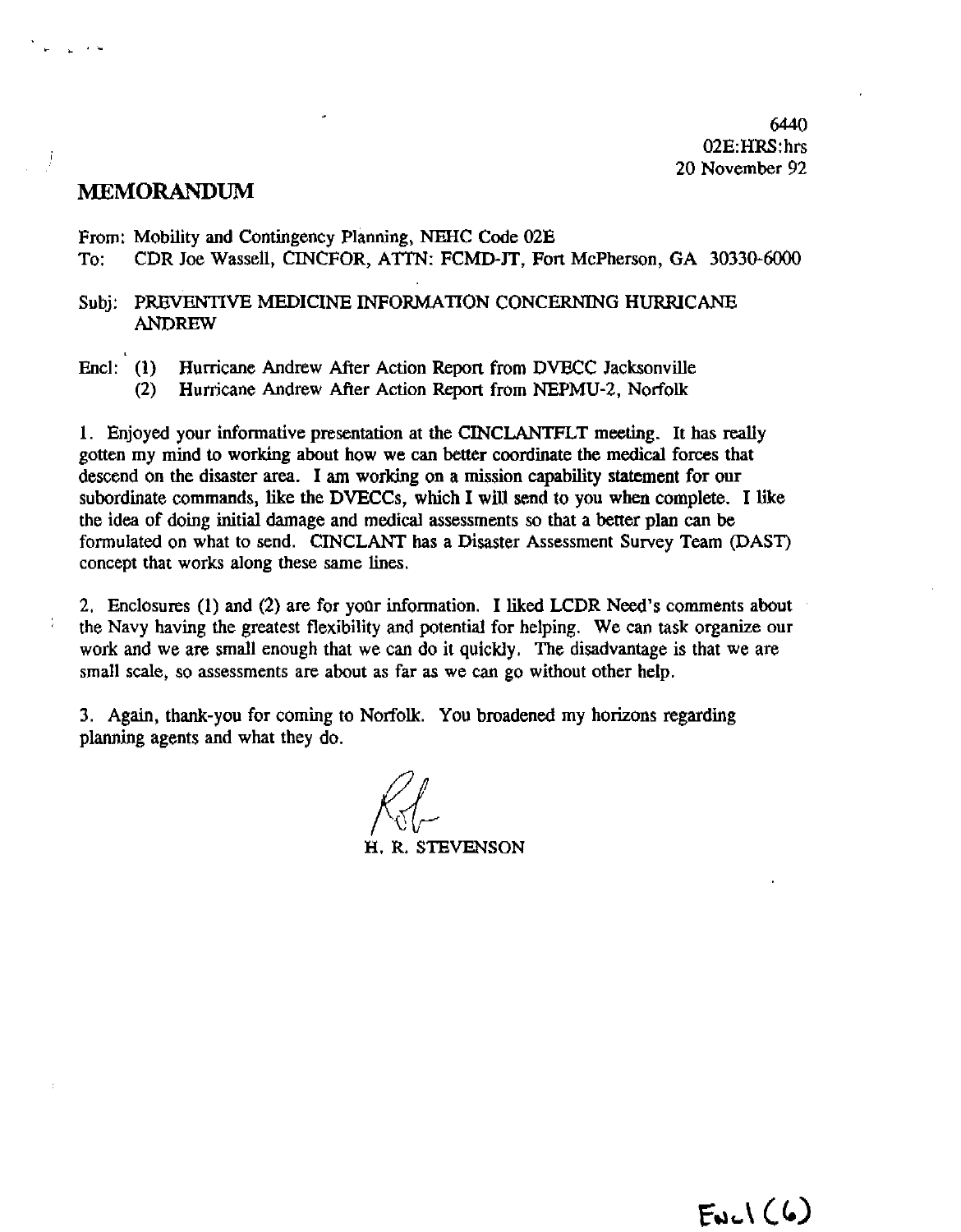|  | FOR INFORMATION ONLY |  |
|--|----------------------|--|

Ą

# :I **DEPARTMENT OF THE NAVY** I **NEHC- dz**

**NAVY DISEASB VECTOR ECOLOGY AND CONTROL CENTER NAVAL AIR STATION JACKSONVILLE. FLORIDA 32212-0043** 

> **6250 01/227502 <sup>1</sup>OCT** 1292

- .- . . . .

**FIRST ENDORSEMENT on LCDR Need's ltr 6250 01/227501 of 1 Oct 92** 

**From: Officer in charge, Navy Disease Vector Ecology and Control Center, Jacksonville** 

**To** : **commanding Officer, Navy Environmental Health Center** 

**Subj: HURRICANE ANDREW AFTER ACTION REPORT** 

**1. Forwarded.** 

**2. My thanks and congratuLations have gone out to the Navy Preventive Medicine Detachment for their outstanding efforts in the wake of Hurricane Andrew. From these endeavors we have gained invaluable experience and insight.** 

いてい。 **M. T. WOOSTER** 

**Copy to: (w/encl) NAVENPVNTMEDU TWO** i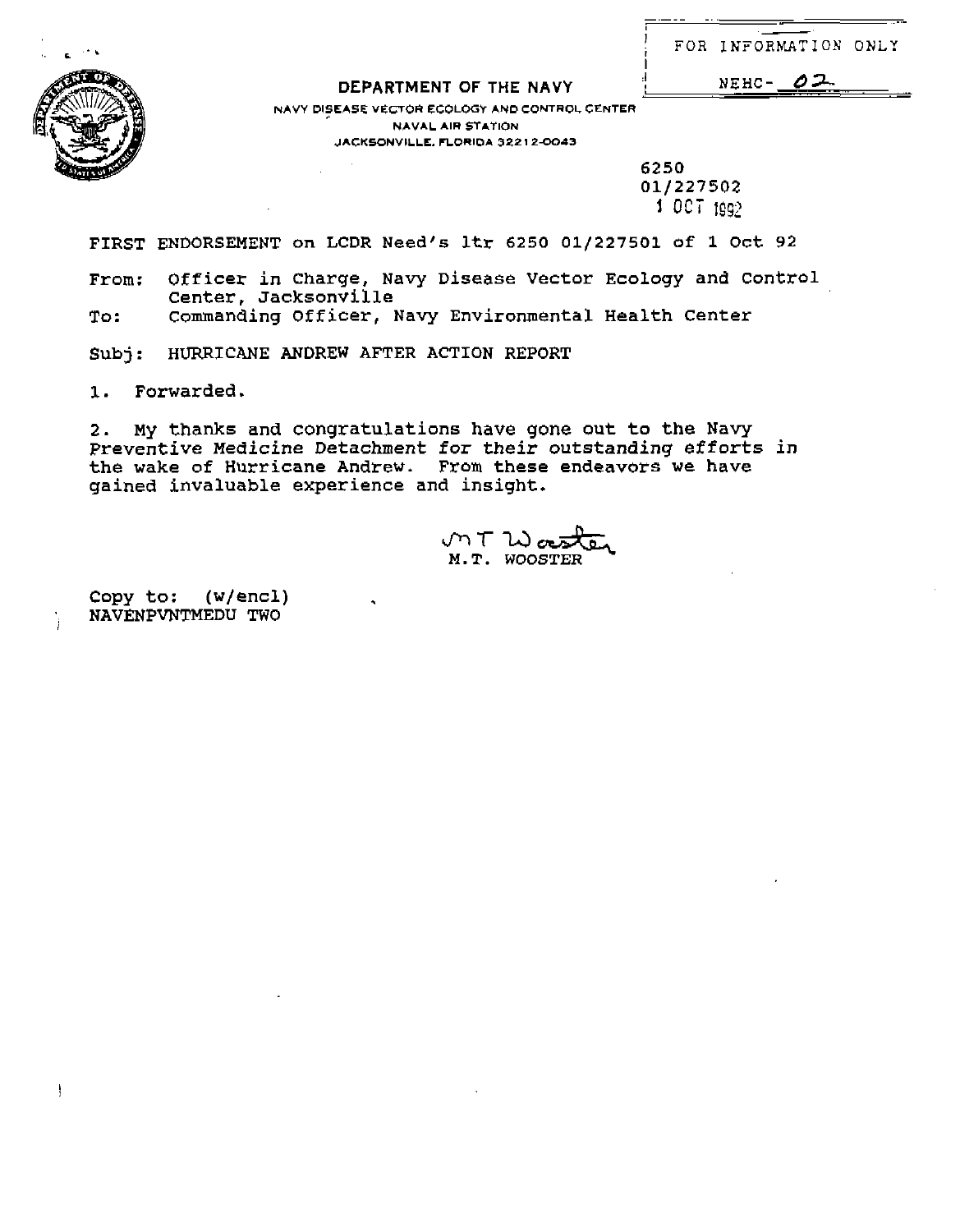6250 01  $1$  Oct 92

From: LCDR James T. Need, MSC, USN

 $\Delta \sim 10$ 

To: Commanding Officer, Navy Environmental Health Center Via: Officer in Charge, Navy Disease Vector Ecology and Control Center, Jacksonville

- Subj: HURRICANE ANDREW AFTER ACTION REPORT
- **EncL:** (1) NAVENVIRNLTNCEN Personnel Assisting in Hurricane Andrew Relief Efforts
	- (2) Commands/Personnel Assisted
	- (3) Plan of Attack/Relief Efforts Accomplished
	- (4) Lessons Learned

1. Executive Summary. Four days following Hurricane Andrew, this Center received a request from CAPT Richard Gorham, U.S. Public Health Service (USPHS) Hurricane Andrew-Preventive Medicine Task Force Leader, to provide preventive medicine/vector control assistance. Three days later, an assessment team consisting of one medical entomologist, one epidemiologist, and two preventive medicine technicians (PMTs) was dispatched to Dade County, Florida. Two additional vector control teams consisting of four medical entomoloqists, three **PMTs,** and related vector control equipment were a150 sent during the ensuing four days  $i$  (see enclosure (1)). The area of most severe destruction covered more than 100 square miles, included many medium-sized cities and an entire air force base (Homestead), and damage was estimated at more than 20 billion dollars. At least 150,000 homes were badly damaged (50 percent of those were totally destroyed), and more than 250,000 persons were left homeless. Once in the area, the three teams coalesced into one Navy preventive medicine detachment (PMD) with the following goals: to evaluate needs in the storm-stricken area, establish points of contact, and render all necessary assistance to on-site USPHS and local authorities. Relief efforts included establishing a county-wide CO,-trap mosquito surveillance program, providing mosquito and fly control support to more than 25 separate commands/civilian groups, and furnishing administrative support in the tracking of shipments **of**  donated insect repellent and rodenticides. Seventeen days later, the PMD returned home having marked two other significant milestones: the largest single deployment **of** the **Navy** Disease Vector Ecology and Control Center, Jacksonville (NAVDISVECTECOL-CONCEN JAX) personnel in a relief effort and the first time U.S. Navy assets and the USPHS had served together within a single command structure since the Second World War.

2. Enclosure (2) lists the individual civilian and military groups assisted. Enclosure (3) gives an indication of the type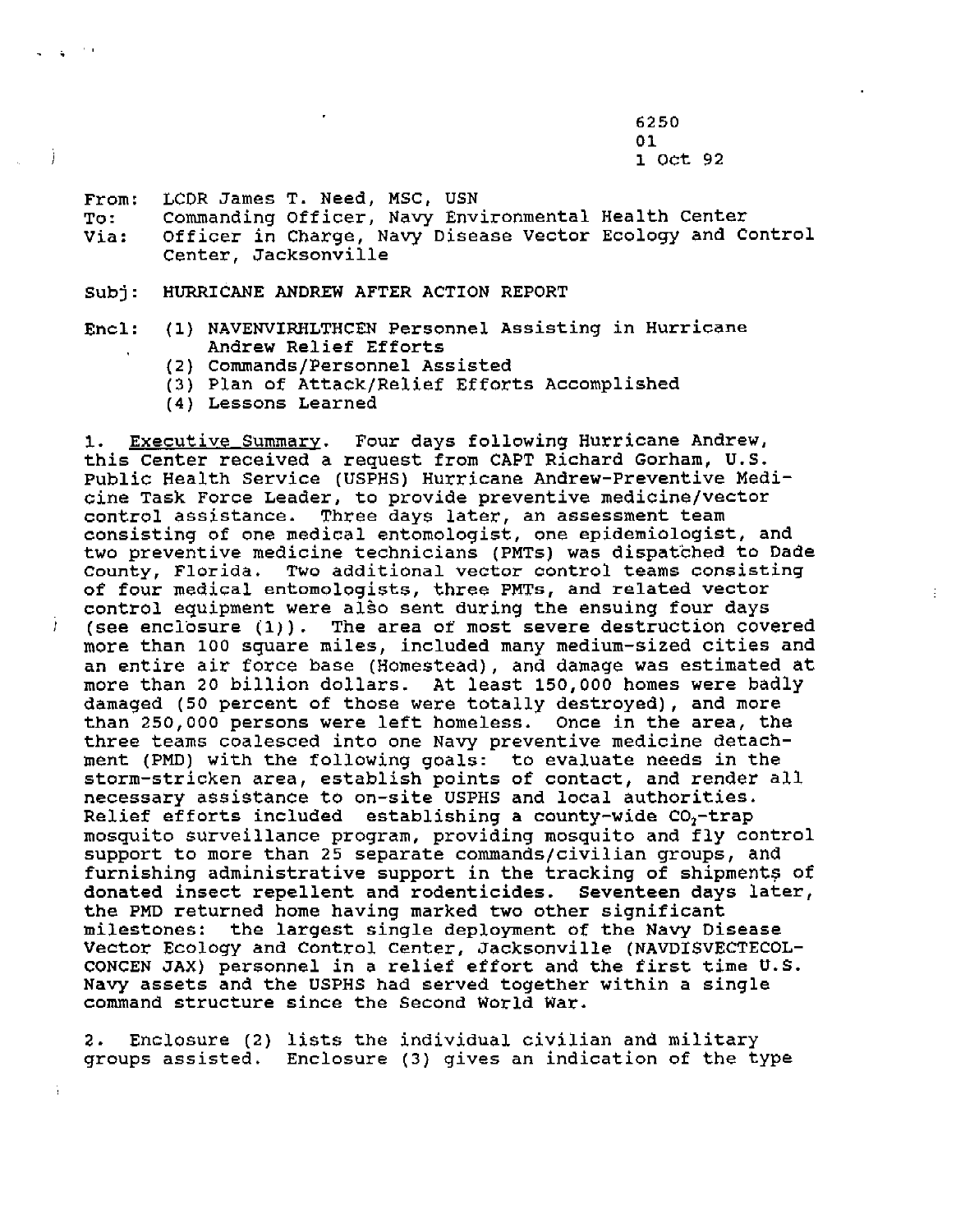Subj: HURRICANE ANDREW AFTER ACTION REPORT

) of relief efforts provided by the PMD. Enclosure (4) discusses lessons learned, hopefully providing thought for future planning purposes.

3. As a result of the outstanding working relationship developed between the **USPHS** and NAVDISVECTECOLCONCEN **JAX** during this operation, this Center has been asked to participate in a Federal Emergency Management Agency - Hurricane Andrew After-Action Conference, in the Washington, D.C., area 8-11 November 1992. One of the discussion issues to be brought up by the **USPHS** is the poss,ibility of establishing a memorandum of agreement between the **Navy** Medical Department and the **USPHS** for future relief possibility of establishing a mem<br>Navy Medical Department and the U<br>operations <u>and</u> related training.

4. I thank all the team members for their many long hours **of**  work, their eagerness to provide support, and their constructive and thought-provoking after-action comments.

**5.** In closing, two comments should be considered:

a. Of all of the preventive medicine assets assisting in these efforts, the **U.S.** Navy had **the** greatest flexibility and potential for helping. The reason is simple: we can task organize our support, and we can do **it** quickly and effectively.

I b. Finally, for situations such **as** Hurricane Andrev, doctrine at the Federal, Department of Defense, and Bureau of Medicine and Surgery levels must provide a well-conceived, operational plan that clearly establishes who is in charge as well as a timeline for action. If such a plan already exists, the players should be informed.

Zery Respe<del>ct</del>fully, . NEED

 $\overline{2}$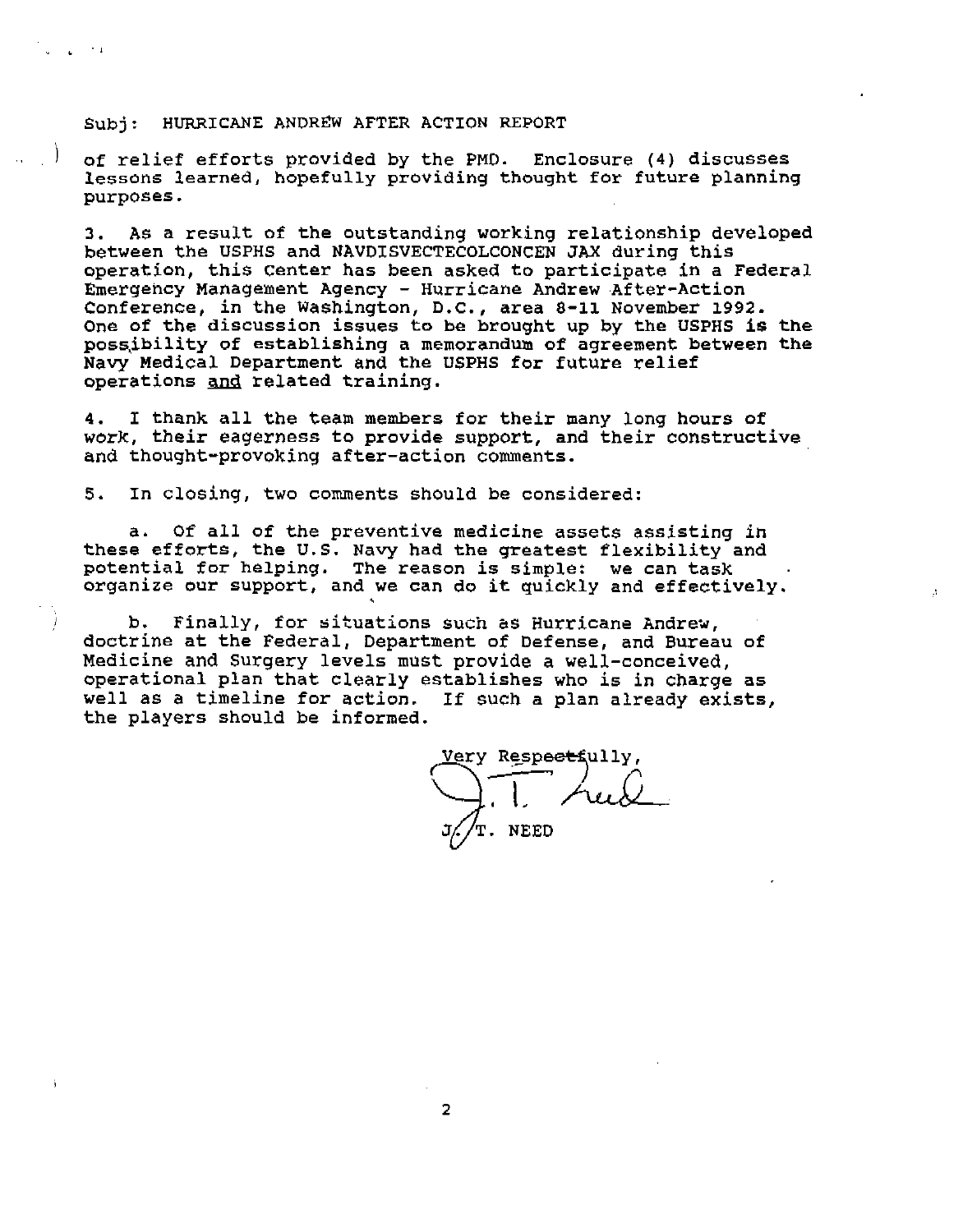**NAVENVIWLTBCEN Personnel Assisting in Hurricane Andrew Relief ~f f orts** 

| <b>NAME</b><br><b>DATE</b> |                                 |  | <u>ARRIVAL DATE</u> | <u>DEPARTURE</u> |
|----------------------------|---------------------------------|--|---------------------|------------------|
| 1.                         | CDR Donald Herip, MC, USN       |  | 31 August           | 09 September     |
| 2.                         | LCDR Manuel Lluberas, MSC, USN  |  | <b>31 August</b>    | 12 September     |
| з.                         | HM2 Paul E. Klimkowski, USN     |  | <b>31 August</b>    | 12 September     |
| 4.                         | HM2 Steve Roman, USN            |  | 31 August           | 05 September     |
| 5.                         | LT David Lavender, MSC, USNR    |  | 02 September        | 14 September     |
| 6.                         | LT Michael D. Zyzak, MSC, USNR  |  | 02 September        | 12 September     |
| 7.                         | HM1 John J. Roarty, Jr., USN    |  | 02 September        | 17 September     |
| 8.                         | HM1(SW) David N. Wolfert, USN   |  | 02 September        | 14 September     |
| 9.                         | LCDR James T. Need, MSC, USN    |  | 04 September        | 17 September     |
| 10.                        | LCDR Thomas Breaud, MSC, USN    |  | 04 September        | 17 September     |
|                            | 11. HM1 Daniel M. Spafford, USN |  | 04 September        | 17 September     |
|                            | 12. LCDR Slaten, MC, USN        |  | 11 September        | 25 September     |

 $\hat{\mathbf{q}}$ 

 $\mathcal{F}(\mathcal{F})$  , we have a function of  $\mathcal{F}$ 

 $\sim$  .

 $\ddot{\phantom{0}}$ 

 $\ddot{\phantom{a}}$ 

 $\frac{1}{2}$ 

 $\frac{1}{2} \left( \frac{1}{2} \right)$  ,  $\frac{1}{2} \left( \frac{1}{2} \right)$  ,  $\frac{1}{2} \left( \frac{1}{2} \right)$ 

 $\mathcal{I}$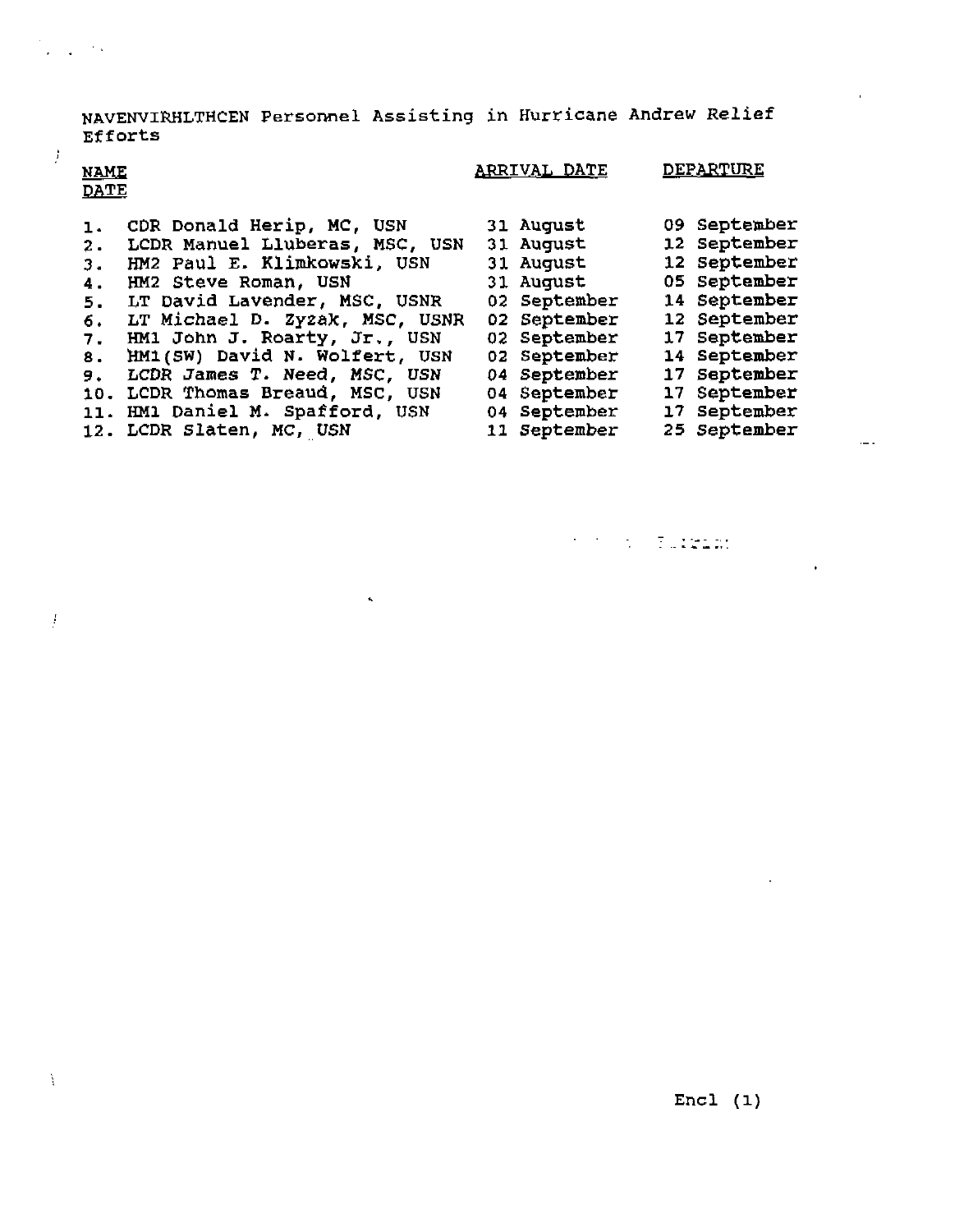# **Commands/Personnel Assisted by the Navy Preventive Medicine Detachment-Hurricane Andrew**

**10th Mountain Brigade, U.S. Army 2nd Medical Battalian, 2nd FSSG, Camp Lejeune, NC 2nd Marine Expeditionary Force (Medical), Camp Lejeune, NC 31st Medical Group, USAF, Homestead Air Force Base 41st Engineering Battalion, U.S. Army 43rd Engineering Battalion, U.S. Army 519th Military Police Brigade, U.S. Army 82nd Airborne Division, FT Bragg, NC 907th Aerial Spray Group, Ohio Air National Guard American Red Cross Centers for Disease Control, Atlanta, GA Citizens of South Dade County, FL, Dade County Fire Department Dade County Mosquito Control District Dade County SWAT Team Dade County Waste Water Treatment Center Defense Commissary Agency (DECA) EPICON Federal Emergency Management Agency Florida Air National Guard, Homestead, FL Homestead Air Force Base, FL Human Rehabilitative Services, Dade County and State bf Florida Miccosukee Indian Nation National Disaster Management Service Navy Construction Battalion 410 Navy Constraction Battalion 420 Navy Security Group Activity, Homestead, FL**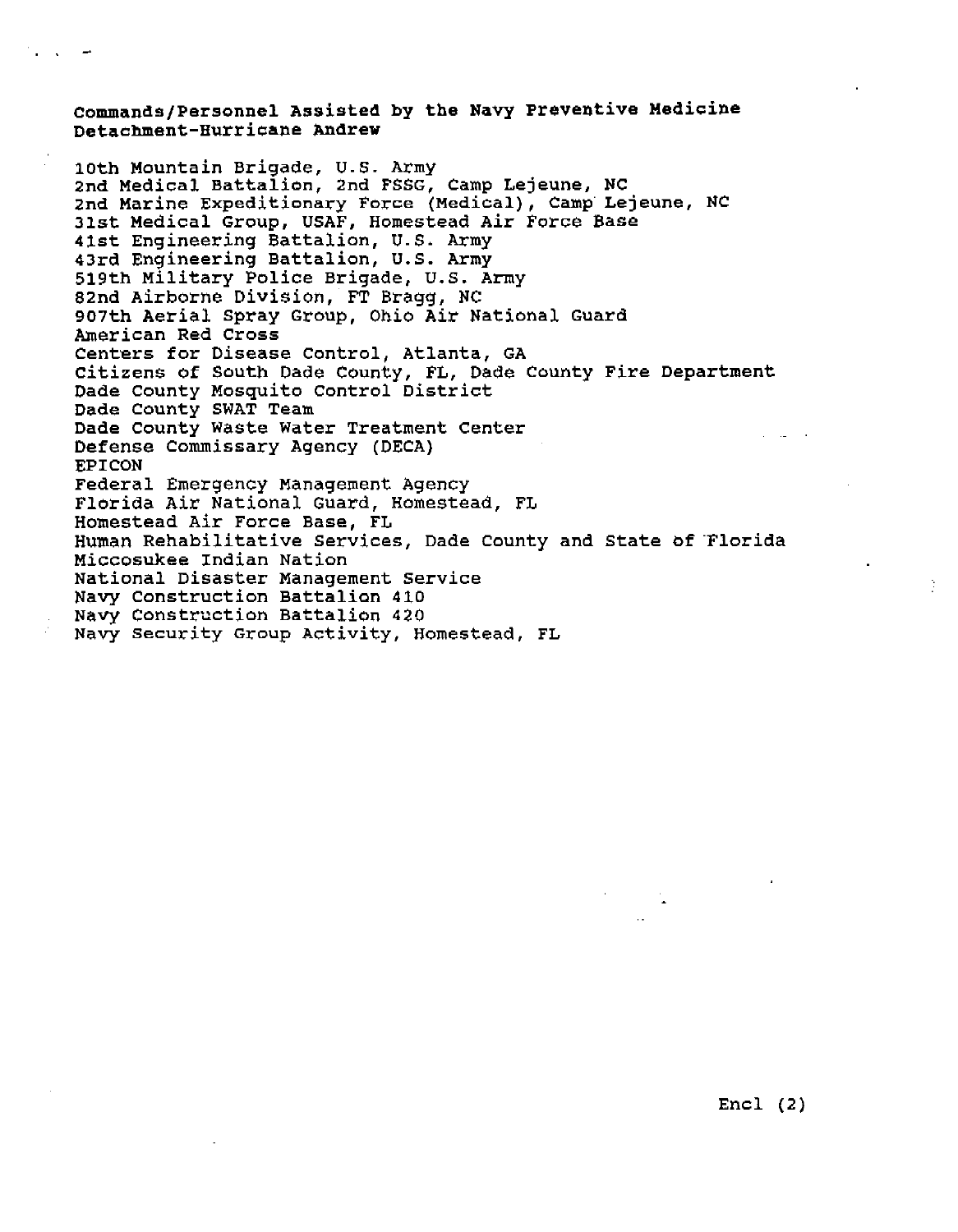### Plan of Attack/Relief,Efforts Accomplished:

 $\mathcal{L}_{\rm{max}}$  ,  $\mathcal{L}_{\rm{max}}$ 

 $\frac{1}{2}$ 

1. Prior to deployment, the primary entomological problems<br>expected in the devastated area were filth flies (due to the expected in the devastated area were filth flies (due to the vast amounts of decaying carcasses, rotting garbage and food), and mosquitoes. Culex nigripalpus (vector of St. Louis Encephalitis (SLE)) and Aedes taeniorhvnchus (pest mosquito) were the primary mosquito species with which to be concerned. Rodent problems were expected to develop months later but were not an immediate concern. Furthermore, trapping/baiting was not deemed possible until after significant cleanup had occurred, eliminating bait competition problems.

**2.** Based on our general knowledge of the area and conversations with mosquito control personnel from counties surrounding Dade County, no disease vector potential was thought to exist. **SLE**  was a concern, but activity in the area, historically, is minimal and the overall activity for Florida this year had been very low. The potential for malaria and dengue, however slight, could not be completely ruled out, as a large population of undocumented immigrants was known to live and work in the migrant camps in south Dade county. Since significant fixed-wing assets existed in Dade county and other nearby counties, and we expected the U.S. Air Force (USAF) spray team to be called in the event that large areas needed spraying, we decided to concentrate our efforts at control using ground equipment.

3. With those missions in mind, the vector control teams deployed outfitted with a truck-mounted **ULV** machine, two hydraulic sprayers, **two** hand-held **ULVs,** two back-pack sprayers, safety and spill kit materials, ten gallons of Scourge<sup>R</sup> pesticide, two cases of Demon<sup>R</sup> wettable powder, and various types of larvicides. One of the hydraulic sprayers was modified before departure to permit attachment of several B&G spray wands, permitting rapid treatment of large numbers of tents. Thanks to the efforts of the Naval Facilities Engineering Command, Southern Division (Mr. Bill Bennett), and PaSCOe County, Florida, other insecticides and equipment (Buffalo Turbine, several ULV machines, etc.) were known to be in the local area and were made accessible to us.

4. Remarkably, filth flies never became more than a minor ...<br>nuisance during the deployment. The only apparent explanation may have been the overall wet conditions that made potential breeding sites unsuitable. Green bottle flies were initially very numerous, but as breeding sites decreased so did their numbers. The anticipated need to treat hundreds of tents in the tent cities for refugee housing never developed.

**5.** Due to the expansive area of destruction and the fact that we were assigned to the USPHS as one part of an overall preventive

Encl (3)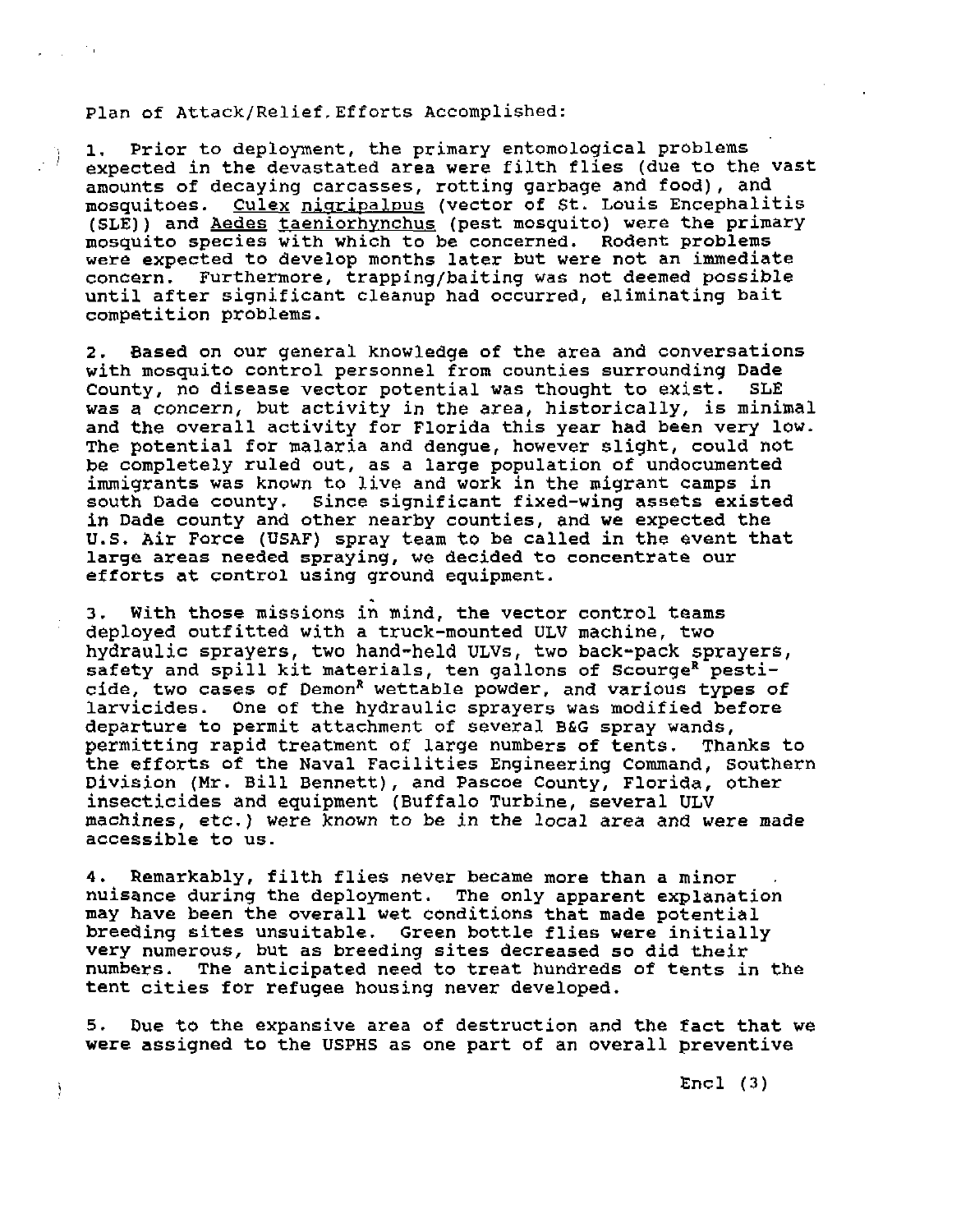medicine task force (and we were late getting on the scene), it was difficult at first to determine our exact mission. Aerial <sup>I</sup>mosquito spraying appeared to be under the direction of Centers for Disease control (CDC) and the USAF. The 82nd Airborne had arrived with two LX teams consisting of more than 50 personnel, apparently able to care for their own troops as well as assist the local populace. The Marine Corps tent cities had organic preventive medicine **personnel** to cover the vast majority of their entomological concerns.

6. The Navy Disease Vector Ecology and Control Center, Jacksonville (NAVDISVECTECOLCONCEN JAX), assessment team quickly evaluated the situation and noted that no one else could provide mosquito surveillance on a regional basis. This was very much needed and a nightly mosquito surveillance program using C0, baited traps and covering all of Dade County was initiated the day of arrival. The information furnished was critical to proper utilization Of the Air Force's aerial spray team and provided the only effective measure of the overall mosquito situation in the area. This information was utilized daily by both state of Florida officials and the CDC. In addition, captured **Cx.**  nigripalpus mosquitoes were forwarded to the CDC for SLE virus surveillance. Upon detachment, the PMD left mosquito surveillance equipment with Dade County personnel.

**7.** The other task unique to our unit was the ability to handle trouble calls. As entomological problems arose and were called : in to the Preventive Medicine Task Force, NAVDISVECTECOLCONCEN JAX became the unit to which the calls were referred. The following are a few examples of the types of calls received and addressed:

ž.

a. Larval mosquito surveillance: the potential existed for having to survey more than 1,000 damaged swimming pools in the region. Our preliminary monitoring efforts showed that pools would not be significant mosquito breeding areas, saving considerable expense and manpower that were much needed in other relief work.

**b.** Adult mosquito control was provided on numerous occasions to the Everglades miqrant worker camp, Dade County waste water treatment facility, the 82nd Airborne, and 10th Mountain Brigade Army units, Naval Security Group **Activity** at Homestead, Marine Corp tent cities, as well as other units.

c. Numerous consults with U.S. **Army** and U.S. Air Force preventive medicine personnel on a daily basis.

Â.

d. Several days were spent in entomological support of cleanup of the DECA commissary at Homestead AFB as well as many food service areas on base. These areas had not received

 $\mathbf{z}$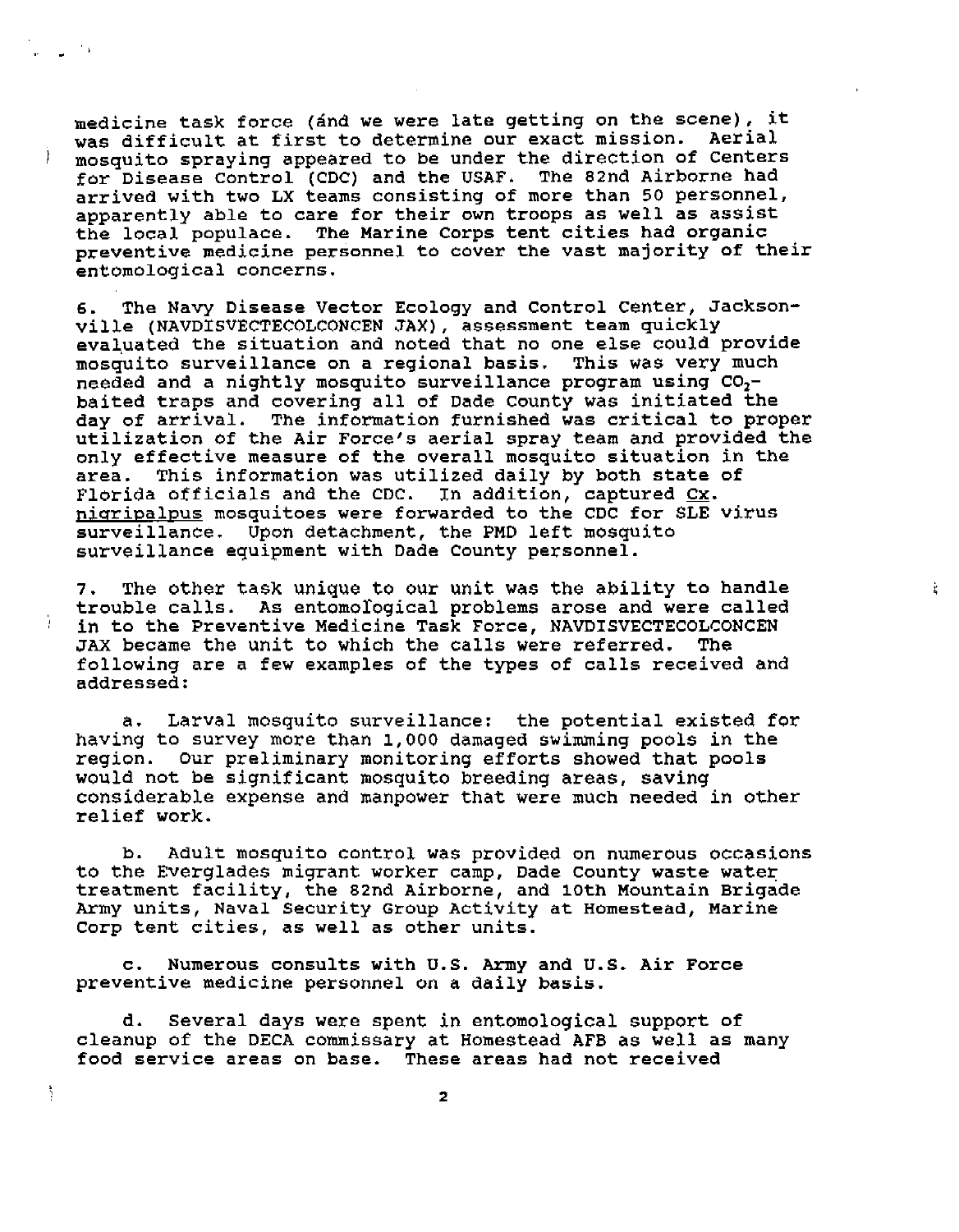**electrical power in mbre than two weeks and contained very large quantities of rotting food products. In addition, more than 25 dumpsters were sprayed for** fly **control.** 

 $\mathcal{F}_\mathbf{A}$ 

÷.

 $\left| \right\rangle$ 

Ï

**e. Direct administrative support was supplied daily to assist CAPT Gorharn, the preventive medicine task force leader. This involved acting as liaison between the different services as well as with state and other federal officials.** 

ż,

 $\sim 10^4$  km s  $^{-1}$ 

 $\sim$   $\sim$ 

 $\sim$   $\sim$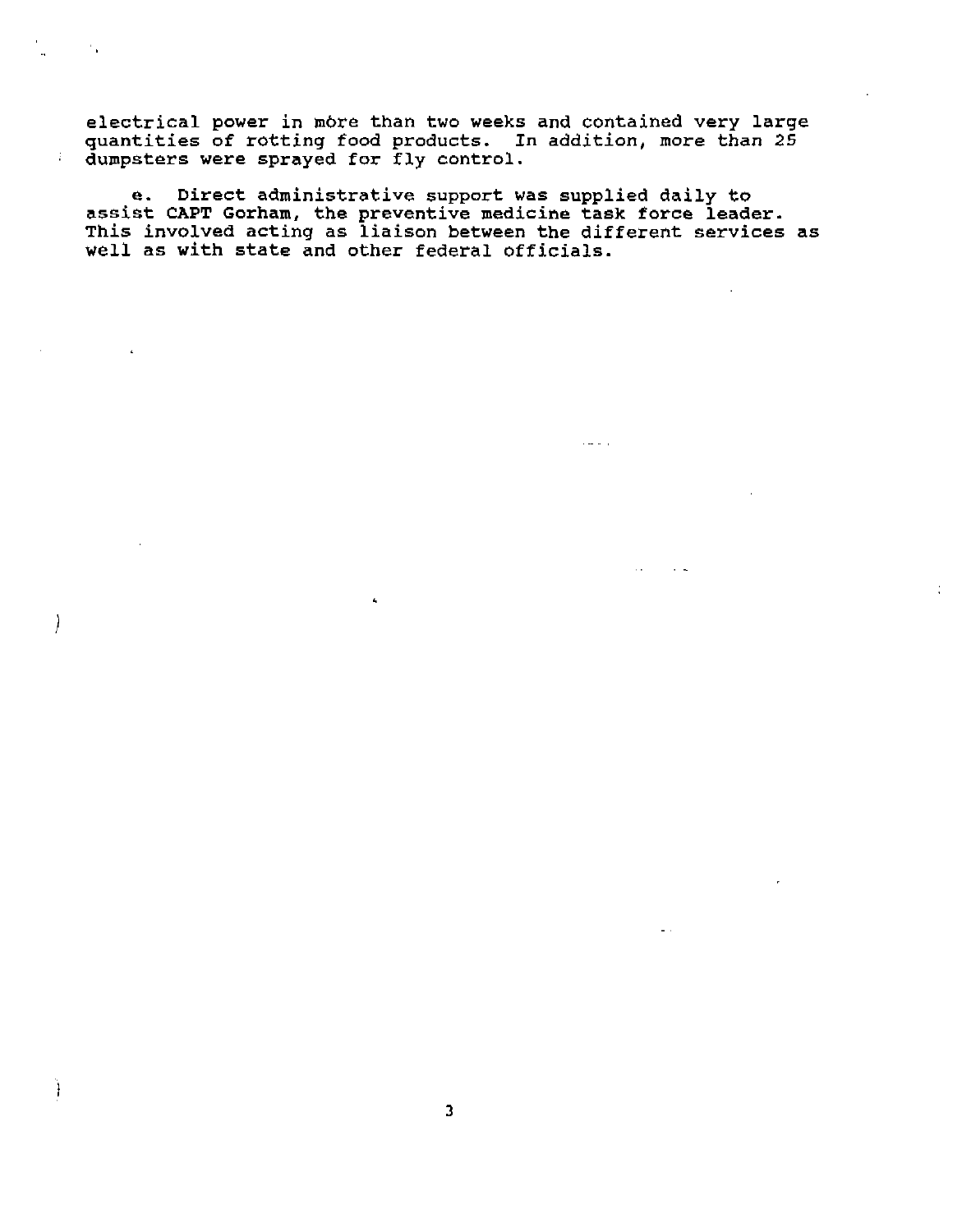#### **LESSONS LEARNED:**

#### <u>. Big Picture</u>

A. If a Federal plan for handling medical problems related to an emergency of this scale existed prior to Hurricane Andrew, then it was not evident to those on the scene. If an operational plan does not exist that clearly sets a chain of command among Federal, State, private relief efforts, and DOD assets and establishes a timeline delineating the time at which certain relief experts should be on-site, then it must be developed.

B. While preventive medicine issues are very important in disaster relief, they are but one of many that must be considered, each at its proper time; public' affairs, emergency services (fire, rescue, evacuation), hospital associations (geriatrics, ACLS, nursing), animals (dead and living), water, food, electricity, solid/liquid waste, mental health, epidemiology, pharmaceuticals, authority within refugee camps, debris removal, relief material **storage/inventory/distribution,**  volunteer coordination and distribution, transportation, dental, medical logistics, command and control, communications.... **A**  logical progression of problems can be anticipated starting with acute trauma care and communications problems on day one, followed by preventive medicine problems 7-10 days later, etc. Mistakes such as contracting solid/liquid waste removal on a 2-3xs per week basis to a number of smaller businesses should never be made again. Daily pickup by the largest, most capable company should be a standard contract item. While every contingency cannot be planned for, there are certain problems common to every disaster that can and should be considered.

C. If U.S. Navy medical assets are to be utilized properly in future relief efforts, authority to organize and deploy taskoriented teams such as those specializing in preventive medicine assessment should reside at the level at which the relief will be provided. The Navy Environmental Health Center should have the authority to organize and deploy assessment teams followed by "action" teams as determined by initial assessment. Waiting for BUMED permission causes undue hardship, puts relief efforts behind the power curve, and leaves the Navy sitting on the sidelines. Finally, the **Navy** preventive medicine community needs to educate the operational plans people **(J-3/G-3)** as to our ability and capacity to assist in future disasters. if no one but the USPHS knew who we were or what we could do.

## Smaller Picture:

**A.** Echelon **4** units should prepare schematic pre-disaster plans and conduct periodic training related to relief efforts. (NAVDISVECTECOLCONCEN Jax is presently developing a 1-2 day course titled "Vector Control Issues in the Wake of a Natural

Encl (4)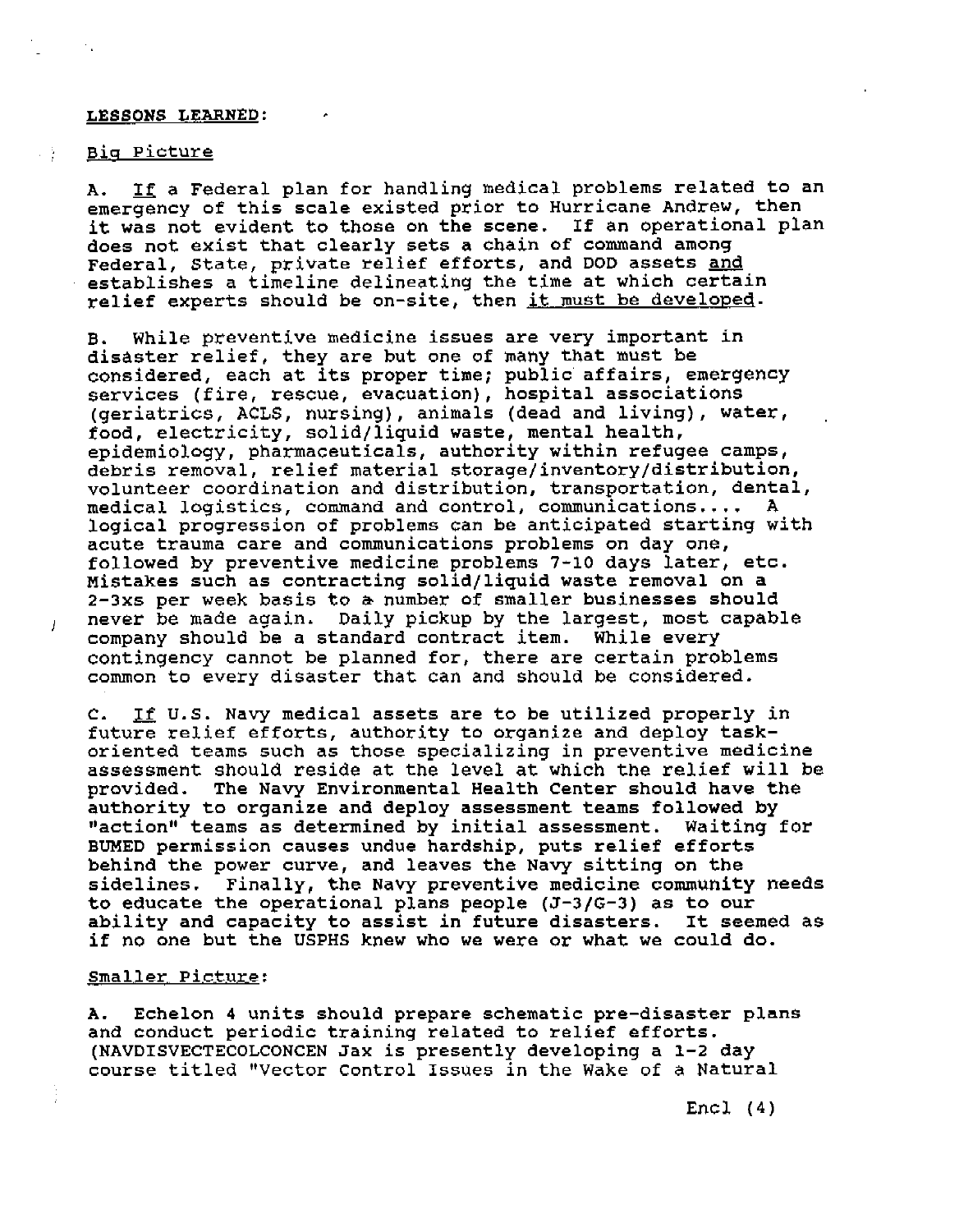Disaster" based on recent experiences.) Pre-assigned assessment teams should be ready to go within 48 hours of a major disaster.

**B.** Depending on the scope of the disaster, preventive medicine assessment teams should consist of an environmental health officer, an epidemiologist and a medical entomologist as well as **1-2** preventive medicine technicians. The team can be taskoriented to fit the specific scenario. If the disaster is of a grand scale, plan to utilize one of the officers as a staff<br>officer in liaison with USPHS and other DOD/JTF personnel. When officer in liaison with USPHS and other **DOD/YTF** personnel. When and if additional personnel (e.g., a vector control team) are added to the assessment team, the senior person in the initial<br>team should continue to lead the "reinforced" team. The decision team should continue to lead the "reinforced" team. to task organize and send additional teams or equipment must rely heavily on the findings and recommendations of the assessment team.

C. **A** suggested protocol for action during the first few days would include the following items: assign assessment and followon teams, begin equipment checklist review, develop points of on teams, begin equipment cnecklist review, develop points or<br>contact <u>before</u> entering the area, start thinking about required<br>transportation, <u>and</u> get maps of the area at the first sign of a<br>---------------------------possible deployment. Maps of the Miami area could not be found any-where in the Jacksonville, Florida, area 5-7 days after the storm struck. **AAA** now uses on-line services for providing maps NAPMIS and echelon 4 commands should investigate this and other **ways** of obtaining maps immediately.

D. In today's world, communication is vital to success. With that in mind, it is suggested that a modification of the technical support **NMART** block be developed and purchased. The following items should be included: two cellular phones (one for the forward headquarters and one for the road), a notebook computer (Zenith **486),** portable printer, a fax machine and related supplies. These are not "nice to have" items, but absolutely necessary to carry out the mission in an effective manner. Experience in this deployment, Operation Gitmo, and Operation Desert Storm have proven this.

E. Use **NAVFACENGCOM** for information regarding vector control equipment in the affected area. Such information proved extremely valuable as we were able to utilize a new pest control shop at NAVSECGRUACT Homestead as our base of operations. We also had (faxed to us prior to deployment) a list **of** all equipment and pesticides on hand and permission to use same.

F. While pesticide resistance information is generally considered important for Out-Conus operations, it is also important for in-Conus. For example, malathion **is** not an acceptable pesticide for use in much of Florida.

à,

 $\overline{2}$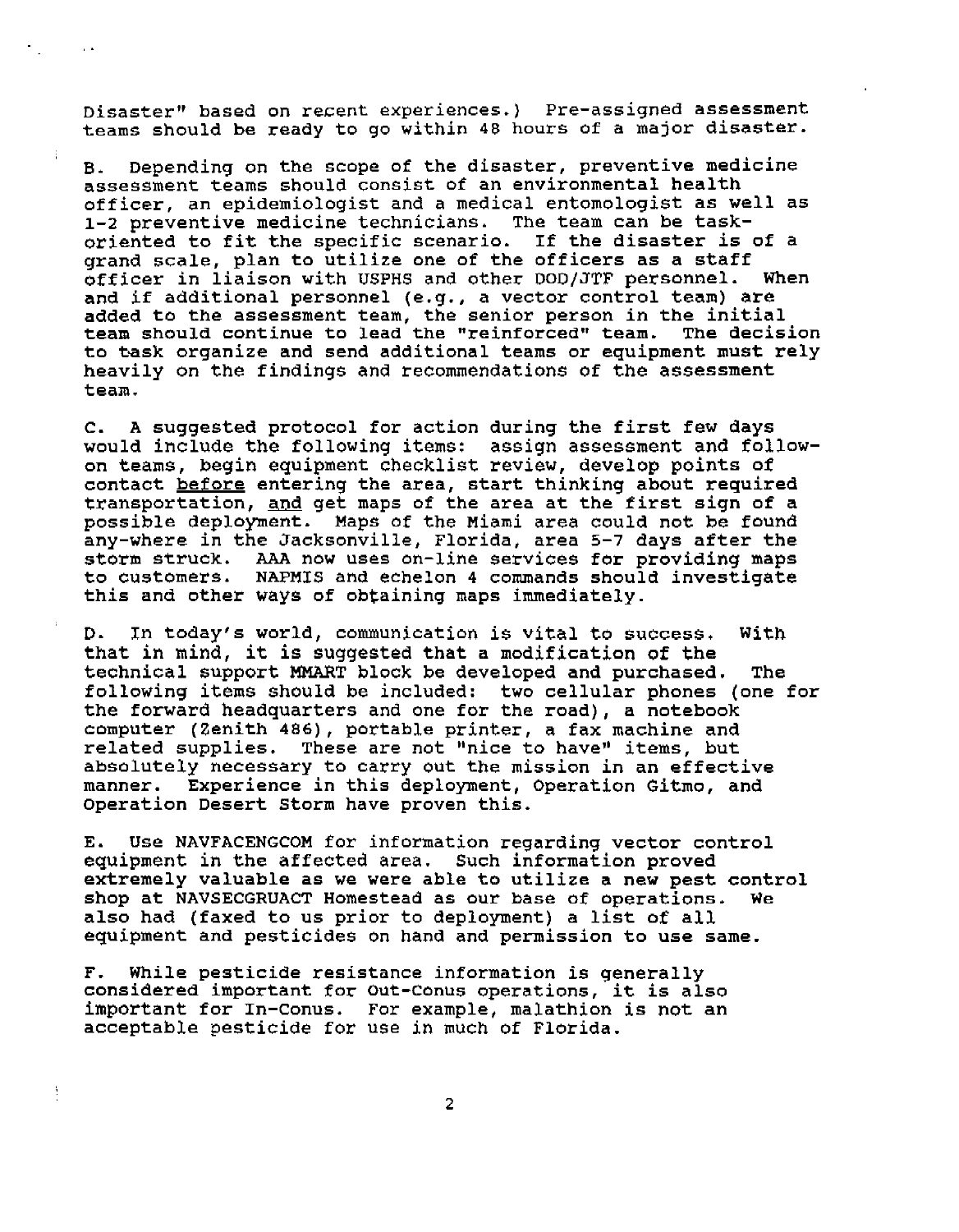**G. Utilize local mosquito control personnel. They know the area, know the problems, and can save much time. Establish contact as early as possible in the planning process.** 

٠.

 $\left| \right|$ 

Ì

**H. In recent years a great effort has been made to obtain medical information (vectors, disease threat, etc.) for operations outside the United States; very little information was readily available for the Miami area. More attention needs to be directed to gathering this type of data for high risk areas of the United States, such as Oakland, California, Houston, Texas, and Charleston, South Carolina. Special attention should be given to areas with transient populations of foreign nationals.** 

**I. 'vehicles** - **How preventive medicine units will react next time must be considered. NAVDISVECTECOLCONCEN JAX utilized four vehicles at basically no cost, to react to this emergency. Under the new vehicle leasing program now in effect in our area, this would have cost at least \$1,000 a week, assuming vehicles could have been obtained and the Public Works Center would have permitted taking them 400 miles away.** 

**J. The role played by NAVDISVECTECOLCONCEN SAX in mosquito surveillance should not be underplayed. No other group, whether it was U.S. Army, CDC, or state of Florida, had our ability to set up and run such a system. In fact, the U.S. Air Force could not have effectively carried out their aerial spray mission without our support. The'surveillance data provided vital information, was utilized by many different commands/agencies, and should receive higher prioritization in disaster relief planning and training programs.** 

3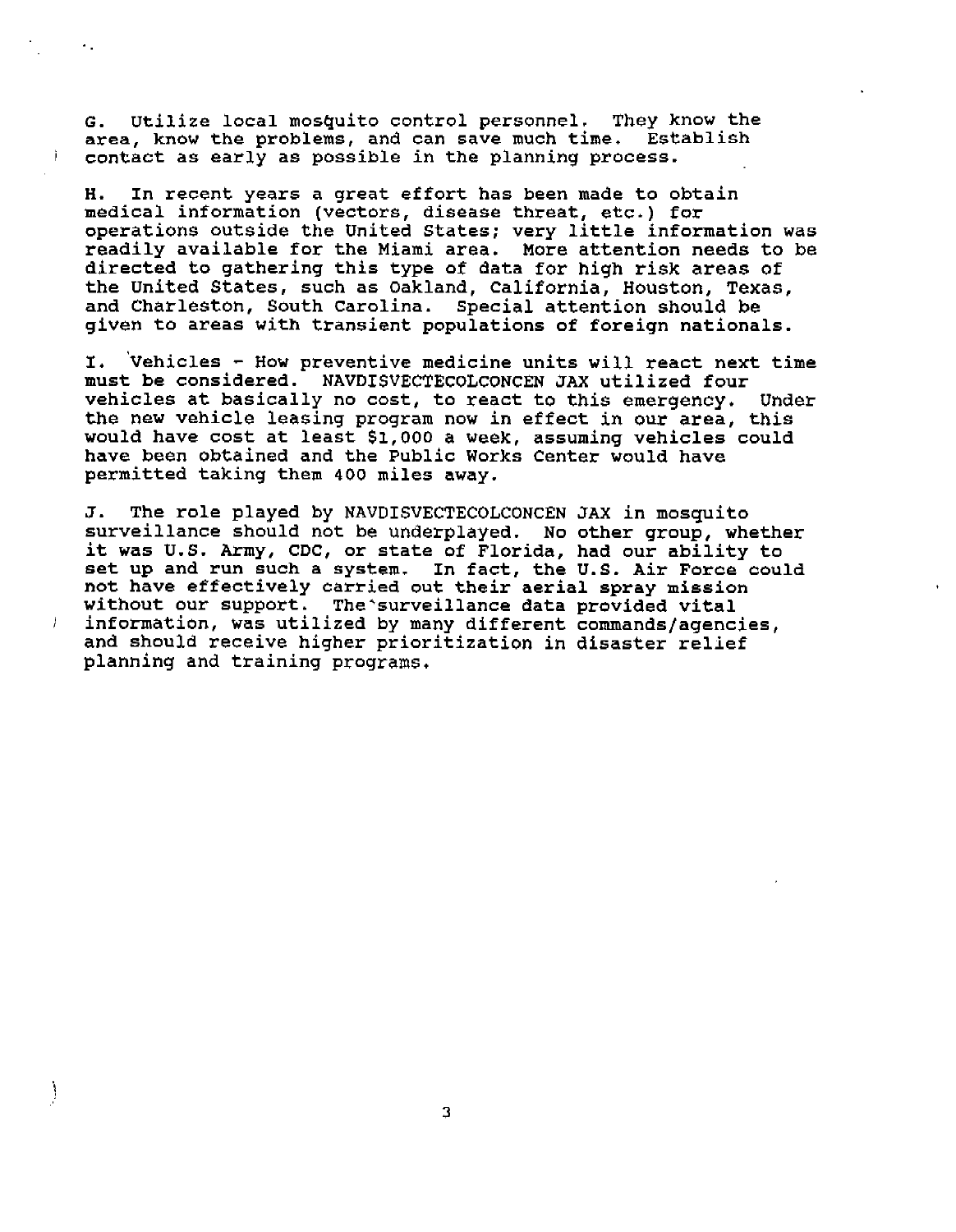| ı.<br>li<br>!i<br>. . | FOR INFORMATION ONLY |  |
|-----------------------|----------------------|--|

|                        |  | FOR INFORMATION |      |
|------------------------|--|-----------------|------|
| DEPARTMENT OF THE NAVY |  | $NEBC -$        | -62. |
|                        |  |                 |      |

**NAVY** ENVIRONMENTAL AND PREVENTIVE MEDICINE UNIT **N0.2**  NORFOLK. VIRGINIA 2351 **1-6288** 

**6200**  Ser **02/** 

From: Officer in Charge, Navy Environmental and Preventive Medicine' Unit No. 2

To: Commanding Officer, ATTN: Code (O2B), Navy Environmental Health Center

Subj: AFTER ACTION REPORT - HURRICANE ANDREW

Encl $\checkmark$  (1) National Disaster Medical System Concept of Operations (2) Environmental Health Team Status Report

- (3) ARC Disaster Shelter Registration
- (4) Harris Field (Tent City I) Age Distribution by 5 Year Intervals by Sex

(5) Daily Medical Surveillance Summary Form

# BACKGROUND:

upon the arrival to southern Florida of the U.S. Public Health Service, its NDMS (National Disaster Medical System - see i enclosure (1)) DMATs (Disaster Medical Assistance Teams), and the introduction of other uniformed services, the need for a community coordinated health support and relief effort became critical. **A**  HEALTH TASK FORCE was established around members of community organizations, federal agencies, and the uniformed services. The purpose of the Task Force was to generate a full and complete<br>assessment of critical functional areas affecting the assessment of critical functional areas affecting the<br>reestablishment of viable health care delivery systems in of viable health care delivery systems hurricane-affected areas. The functional areas are: Evacuation, Treatment, Hospital Facilities, Preventive Medicine, Veterinary Support, Dental Support, Mental Health, Medical Logistics, Health Care Infrastructure (state and local) and Communications. Each of the functional areas is **assessed, and an ongoing** evaluation is conducted using a three color system. Red - little or no local capability, significant DoD assistance required. Amber - some capability (50-75%) some DoD assistance required. Green - near full pre-hurricane capability, no further DoD assistance required.

# INTRODUCTION:

Physician epidemiologists from NEPMU2 mobilized to Dade County in conjunction with DVECC JAX personnel starting 31 **Aug** 92. This report reflects the status of selected Task Force recovery efforts through 24 Sep 92. On Hurricane Day **H+30** an amazing amount of recovery and return to normal living had occurred, although the impact of the hurricane was staggering; of the approximately **400,000** persons living **in** the census tract hardest hit, an estimated **283,000** remained.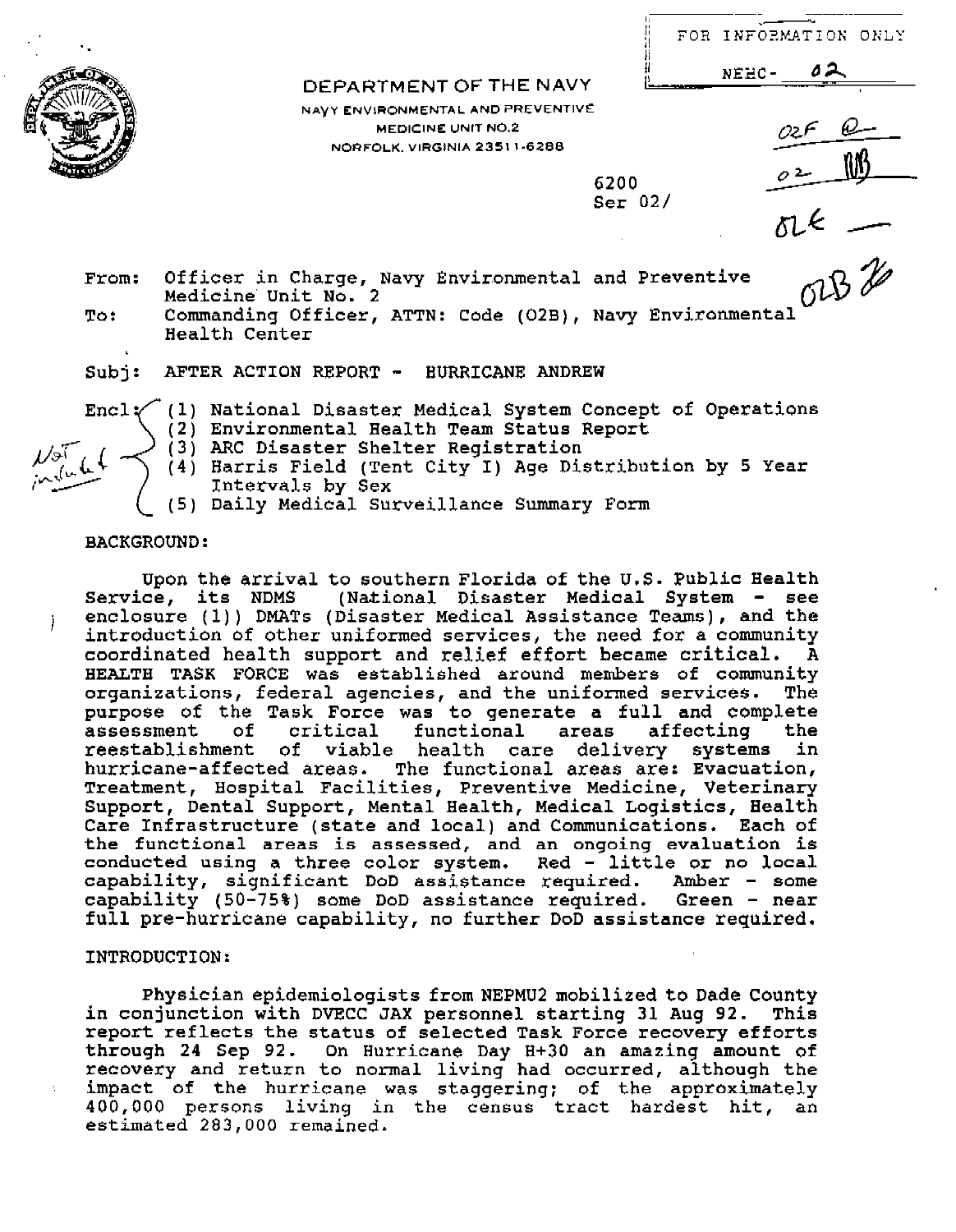Restoration of electrical power is proceeding ahead of schedule. Florida Light and Power has surveyed the entire disaster area. Service has been restored in 94% of South Dade County. Full power to the Homestead and Florida City should be available by 07<br>October. Schools were opened on 14 Sep. Schools were opened on 14 Sep.

Overall, most aspects of the operation have completed the emergency phase and are now in the transition phase from military<br>to local control. In some cases this has already been to local control. In some cases this has already been<br>accomplished. Emergency-medical-service-has-now-been-resumed-by-Emergency medical service has now been resumed by Metro-Dade Fire and Rescue. All vector control has been contracted to PRISM Integrated Sanitation Management with the exception of mosquito control which will be taken over by the Dade County Mosquito Control. Florida Health and Rehabilitative Services (HRS) is assuming environmental health responsibilities. On 12 Sep all functional areas were amber. As of 24 Sep, all functional areas, with the exception of Treatment and Medical Logistics, were green. Preventive Medicine became green on 23 Sep after potable water was restored to Florida City. A comprehensive transition plan (enclosure **2))** to continue the turnover of all aspects of public health has been submitted.

As of this date, four tent cities are in operation. Harris Field (Camp I) in Homestead, had a population of 898 on 15 Sep based on a census conducted by the Marine Corps. Arthur Twining Davis Park (Camp 11) in Florida City has approximately 700 inhabitants, Two other tent cities are under the control of the **Army;** Camp 111, near the Campbell Middle School. and Camp IV at the Homestead Middle School.' Approximately **290** and 400 persons are housed at each of these facilities. The camps created later have profited by the lessons learned in the early days of the operation. Camp 111, for example, has been sited well away from urban areas and is relatively spared the glut of sightseers and press. It is completely fenced in and has paved roads. It is the only camp to have its own government, this moreover, was insisted upon by the inhabitants.

As an intermediate solution to housing the victims, FEMA has procured approximately 900 camper-type trailers. A number of these have already been set up in Camp II (a former trailer park) for occupancy.

Routine medical care for camp inhabitants is provided at the Battalion Aid Stations. Camp I is the most complete with a ward, x-ray and basic laboratory capability. Persons with significant health problems are transferred to one of a number **of** local hospitals now back in operation. through the area providing emergency care. Other acute health care services are scattered throughout the disaster area. However, it is estimated that up to 25% of visits to health care facilities are by non-disaster victims taking advantage of free medical care.

Transfer of health care delivery in the **camps** from the military to HRS and the Public Health Service **is** imminent. Doublewide trailers have been moved into Camps 1 and **I1** to replace the BAS'S. They will be staffed and equipped in the near future.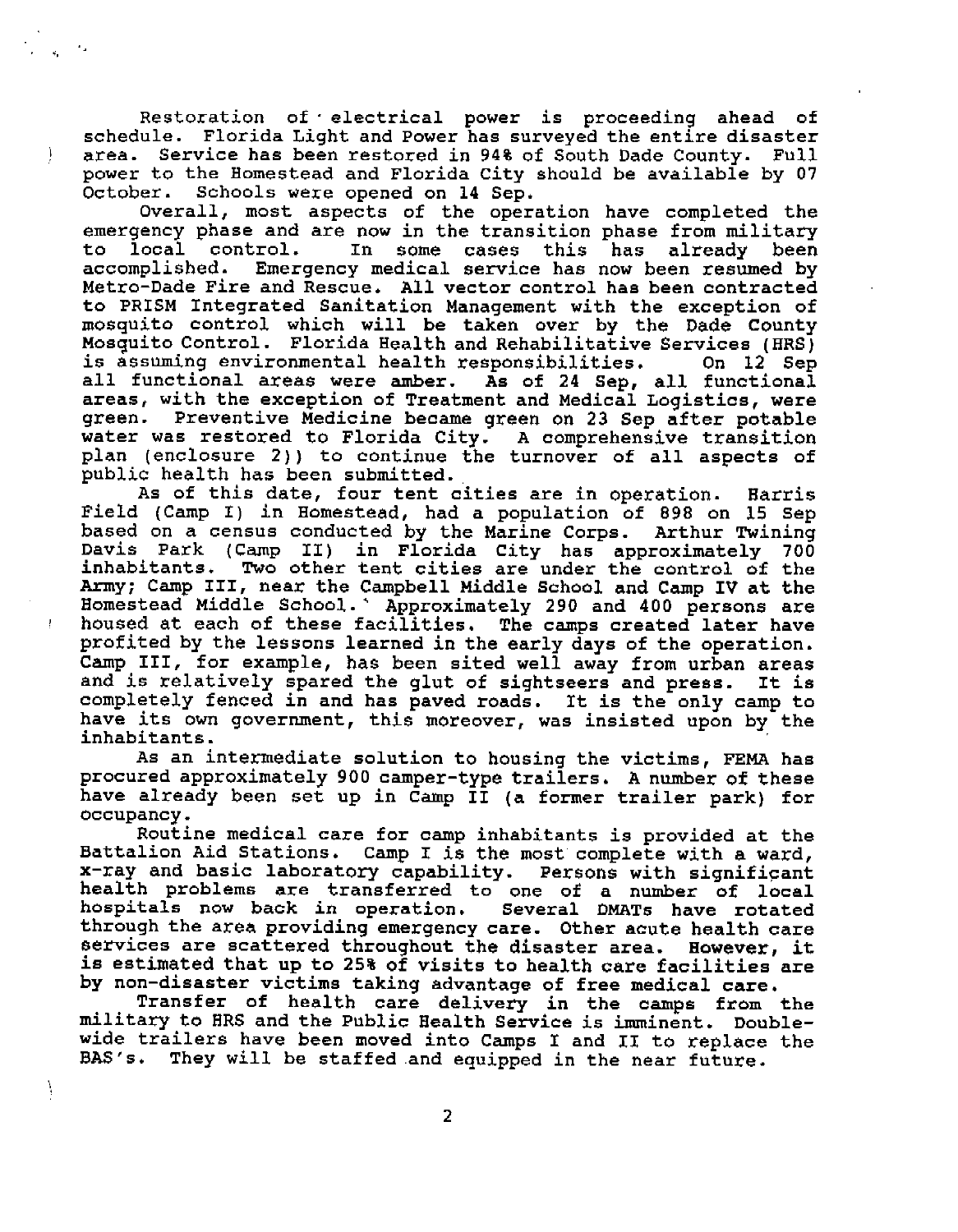### **SPECIFIC AREAS:**

#### potable Water

Potable water was restored initially in the Homestead area but a boil water notice remained in effect for Florida City until 23 Sep. Water from Florida City is obtained from four wells, three of which had been positive for total coliforms. Given the shallow water table, however, this is not an unexpected occurrence. Chlorination occurs in underground contact chambers after which the water is pumped into a tower to create pressure. Following the hurricane, the hatch to this tower was noted to be open. Whether this was due to the storm or was a pre-existing condition is unkriown. Inspection efforts were hampered because the ladder up to catwalk had been blown away. **A** contractor raised an inspector by crane to the catwalk located approximately 120 feet above the ground. He verified that the vent screen was in place and performed an underwater visual inspection which revealed no obvious contamination by dead birds, debris etc..

Two rounds of water sampling at 14 points in the distribution system were conducted. After the second round **of** bacteriological testing remained negative the boil water notice in Florida City was lifted.

A comprehensive bottled water sampling program revealed a widespread problem with the potability of bottled water supplies. Samples from over 20 brands were found to be positive for bacterial contamination. The problem appeared to be related to stocks of bottled water stored in the open or covered with plastic or canvas tarps for long periods of time. To date, no illnesses have been traced to consumption of bottled water. **A** recommendation **was** made that bottled water stored in the open for more than a week should be used for non-potable purposes, or preferably discarded.

A total of 90 of the 106 non-community public water systems in the hurricane damage area have been assessed. Bacteriological sample results and a report of the general condition of these systems is pending.

#### Food Sanitation

Initially, food supply was a problem in the disaster area. Food sanitation programs were not initiated until two weeks after the storm.

Food in the camps is mainly prepared in Mobile Kitchen Trailers (MXTs). Although mess tents have been erected, food is often taken back to individual tents. Unauthorized cooking in the camps on hot plates or barbecue grills is common. An additional problem is created by the presence of outside food vendors who are routinely allowed into the camps. All of these factors have contributed to the accumulation of food and utensil debris.

The turnover of food service duties is underway. Nineteen local civilians were hired to work as food service personnel at Camp I. They received physical examinations and training in proper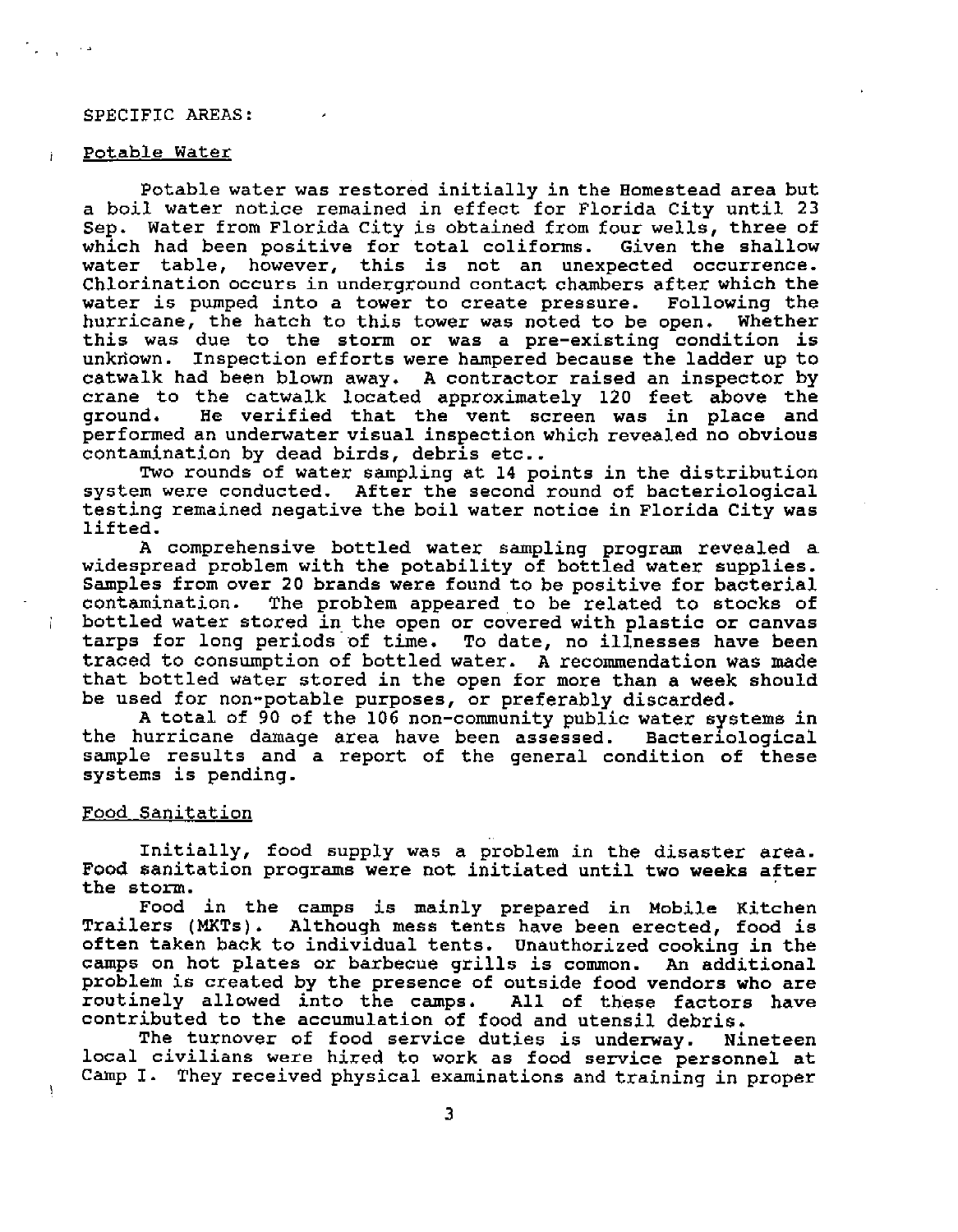handwashing and other safe food handling practices.

Because of the high prevalence of PPD positivity in the area,<br>culin skin testing was also carried out. Five of the tuberculin skin testing was also carried out. employees gave a history of tuberculin reactivity in the past, and<br>were not tested. Of the remaining 14, eight returned for Of the remaining 14, eight returned for interpretation of their tests. Two of the eight **(25%),** were positive with induration of 22 **mm.** and 12 **mm.** All of the old and new tuberculin reactors identified in this group were referred to HRS for appropriate follow-up or **INB** chemoprophylaxis.

Inspection of damaged food in community retail and wholesale food outlets resulted in the destruction of over one million pounds **of** food .

# **Sanitation**

 $\pmb{\rceil}$ 

Community sewage systems fared exceptionally well during the storm without a major disruption in service. Porta-Potties were supplied to the camps. Although sufficient **numbers** were available for the population, emptying and cleaning of the toilets **by** the city was often inadequate. Removal and hoarding of toilet paper was common until supplies became plentiful.

**As** was experienced in the Haitian relief effort in Guantanamo Bay, Cuba, a practice of using the showers for defecation and disposal of items such as sanitary napkins and diapers was noted. This has necessitated cleaning by USMC personnel between each shower period.

**A** specific sanitatiori issue concerned two YMCA day care tents maintained in Camp I which were consistently filthy and cluttered with food debris, clothing and toys. **A** strong recommendation for their correction or closure was made by preventive medicine.

#### Solid Waste

Ĩ.

This will be a major long-term issue. Responsibility for collection and disposal of hurricane debris is under the Army Corps of Engineers and Dade County. An estimated 25-30 million cubic **yards** of solid waste was created by the hurricane. Clearing roads and right-of ways was the first priority. This is estimated to<br>require the removal of 5-7 million cubic vards of debris. The require the removal of 5-7 million cubic yards of debris. amount of waste to be collected would easily overwhelm the capacity of the existing landfill in the local vicinity. Permits foy 74 burn sites have been issued with approximately 20 in current operation. Closer attention is being directed to separating material before burning. More efficient burning through the use of air curtains as well as chipping and mulching has been proposed. Testing of the ash and air and soil sampling should begin soon. Felonious dumping of trash in vacant fields is becoming a problem.

In the camps, solid waste disposal was one of the final preventive medicine issue to be resolved. At present, the number of dumpsters and the emptying schedule are more than adequate for the camp population.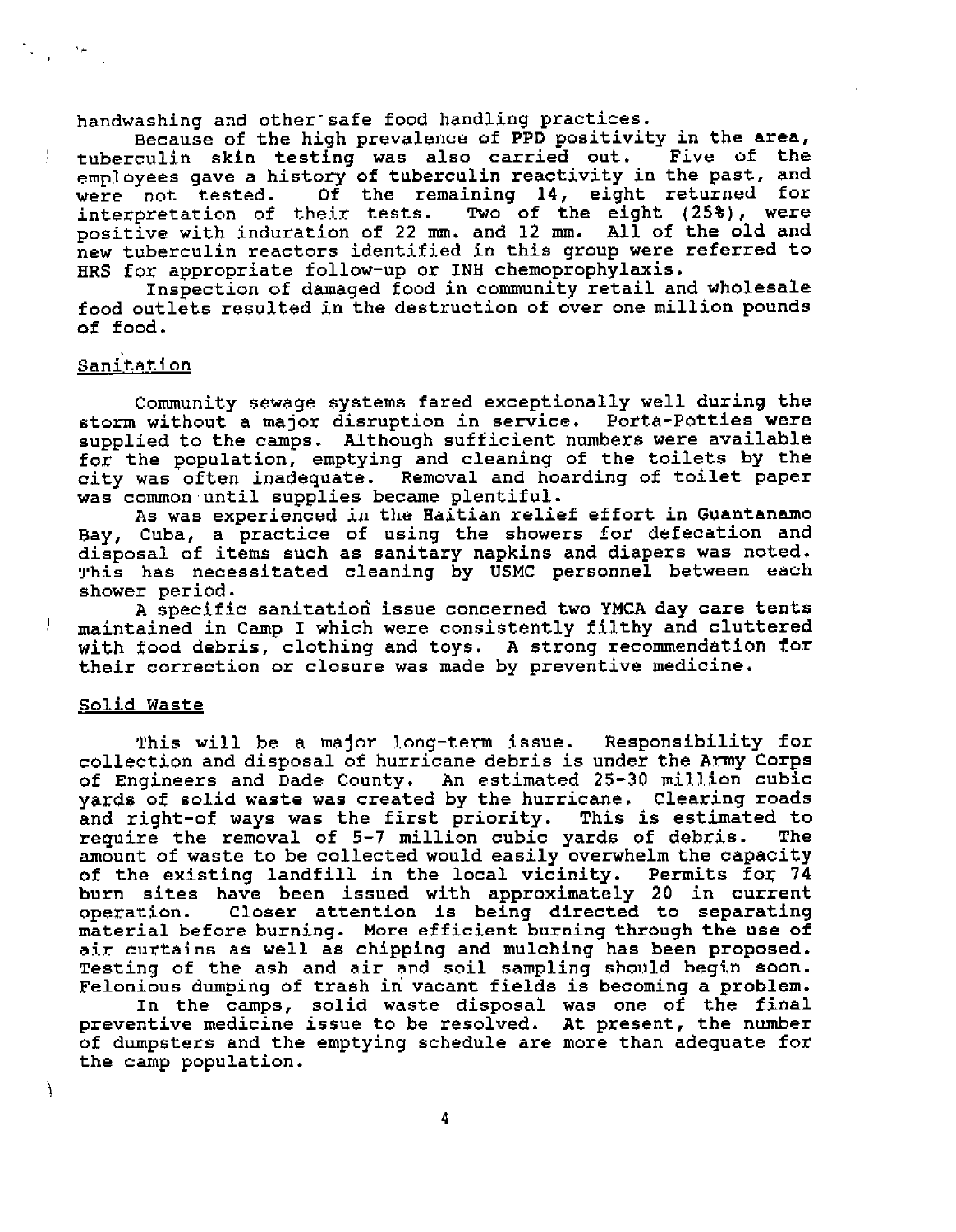Vector Control **(A** detailed After-Action Report will be submitted by DVECC JAX)

The important mosquito species in the area were **Culex**  niqripalpus and Aedes taeniarhvnchus. Although these are primarily pest mosquitoes,  $Cx$ . nigripalpus is a vector of  $S_t$ . Louis encephalitis (SLE). Two occurrences if **SLE** were recorded in south Results from arbovirus surveillance during August, 1992 indicated that SLE activity was negligible statewide.

Significant increases in mosquito populations surprisingly did not occur, however damaged living facilities after the storm allowed more opportunities for exposure.

Aerial spraying was carried out initially by Lee County personnel. Later, three nighttime sprayings with DIBROM<sup>(R)</sup> were conducted by the Air Force, covering an estimated 150,000 acres. Other measures included hand-held and truck mounted ULV spraying. Ongoing surveillance indicated that these measures were very effective in controlling the mosquito population.

The major pest problems in the camps were green bottle flies and fire ants. Rodent sightings have been minimal and usually occurred when piles of accumulated debris have been disturbed. A baited "buffer zone" was established in the demolished trailer park south of Camp I. In addition, illumination and high levels of foot traffic appear to offset the attraction offered to rodents by food and debris in the camps.

#### Safetv and Health Issues '

 $\mathbb{R}^3$ 

Camp I was improperly located adjacent to a busy street in downtown Homestead. Vehicle traffic in and out of the camp is very heavy causing physical deterioration of the campsite as well as posing a safety hazard.

Occupants **of** the camps have voiced fears of gang activity and threats to their personal safety. Although all inhabitants are required to register with the Red Cross there is free movement in and out of the camps. In particular, the north end of Camp I is ill-lit and it is evident that the low fence in that area is crossed at will. PMTs have found syringes (some with needles) just outside the camp line.

Electrical safety has become a major issue. Unauthorized electrical appliances in tents, and dangerous rewiring .are commonplace. An electrical inspection found violations in **55** of 108 tents inspected. On 22 Sep, an overloaded rewired circuit set the wire's insulation on fire. There is also fear that with the restoration of power in the community, electrocutions may increase among homeowners effecting repairs.

**A** second fire occurred in the galley tent at Harris Field. The fire began in a hot pan containing about three inches of grease which was to be used for frying chicken for the noon meal. Although manageable at first, the grease splattered when CO, and Balon fire extinguishers were directed toward it. One wall **of** the canvas galley tent was partially burned before the fire was put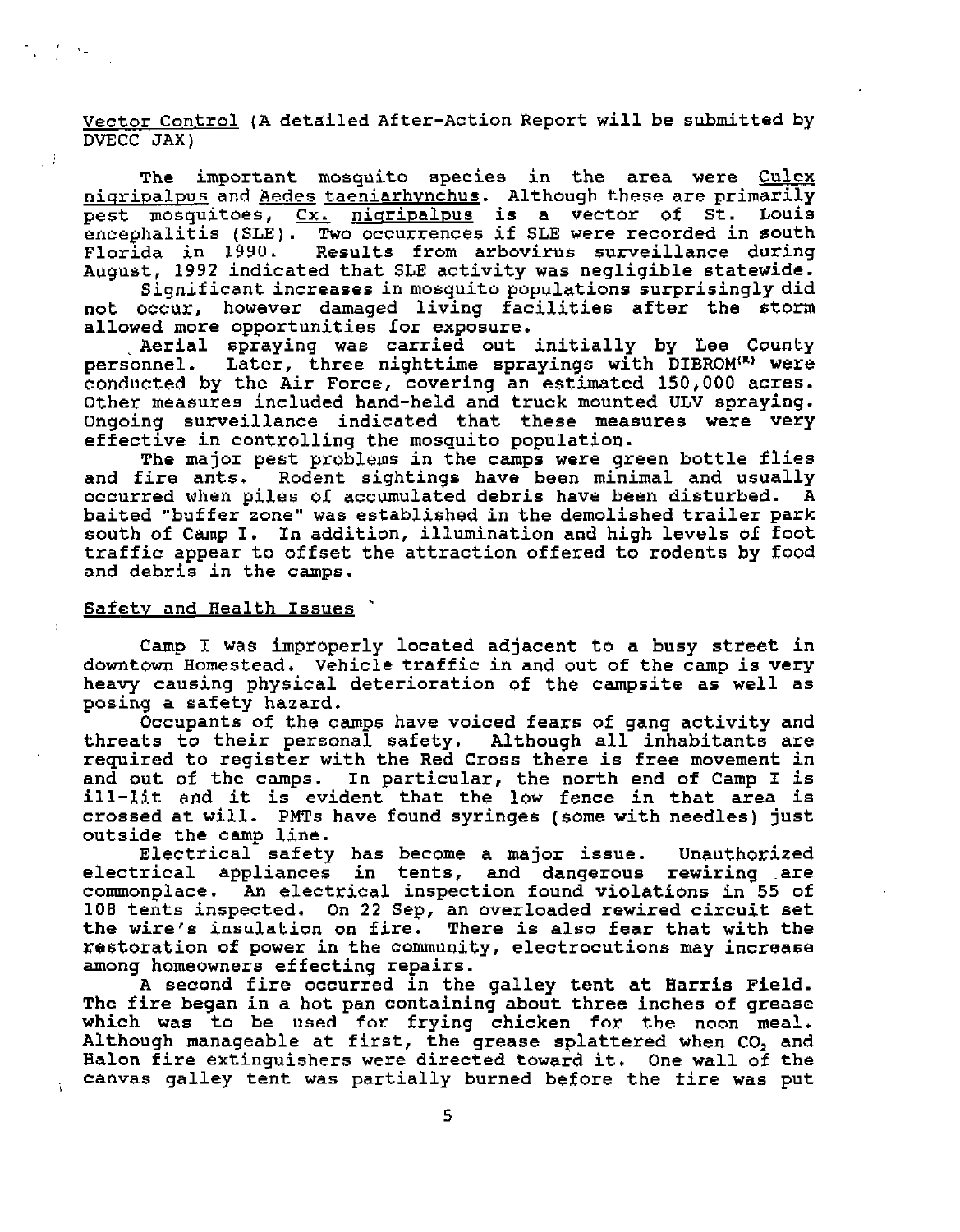out. One person suffered a minor burn. There were no inhalational injuries. There was no fire alarm in the tent and the high ambient noise level in the area made the situation difficult to relate by word of mouth.

As was mentioned in the section on food sanitation, food preparation the tents poses an additional fire hazard.

## Mental Health

 $\sim 10^{11}$  and  $\sim 10^{11}$ 

тÌ.

The local HRS Mental Health providers have been canvassing the disaster area. Features of Post-Traumatic Stress Disorder such as nightmares and appetite and sleep disturbance are fairly common. No suicides or frank psychotic episodes have been reported.

Local resources have been augmented during the past week by<br>SPRINT (Special Psychological Rapid Intervention Team) from (Special Psychological Rapid Intervention Team) Portsmouth Naval Hospital. This team consists of a psychiatrist, psychologist, two chaplains, a psychiatric nurse and three psychiatric technicians. They are equipped with a Mobile Crisis Units complete with medications to manage psychiatric emergencies. The team has been averaging 2-3 calls per day during their<br>deployment, most minor. Two persons have been involuntarily Two persons have been involuntarily detained under the Baker Act, (evidencing bizarre behavior or posing a threat to themselves or others). The Myers' Act similarly allows detention because of alcoholic intoxication but has not yet been invoked.

Based on the experience of Hurricane Hugo mild dysphoria and low-grade depression may be expected in the longer term. Adding to this may be a feeling of abandonment as the military presence declines. Also, crisis calls increased by 2-300% in the first few months after the Hurricane Hugo disaster.

## Medical Surveillance

The exact number of persons remaining in the disaster area and their demographic breakdown is not known. The figure of 283,000 mentioned in the introduction is an estimation derived from the number of children attending the first day of school as compared to previous years. A census in June 1992 assessed school-age children as comprising 15% of the total population. Attendance data on the first two school days (14-15 **Sep)** of 1992 was collected. Adjusting for the estimated number of no-shows, (assumed to be the same percentage as in 1991) the school-age fraction was used to estimate the overall population. This was calculated to be 283,000 or 71%<br>of the population present prior to the storm. The Dade County of the population present prior to the storm. Planning Commission estimated that 39,000 housing units were lost due to the hurricane. Assuming an average of three persons per household this amounts to 117,000 persons being rendered homeless, again leaving a remainder of 283,000. The demographic makeup of these persons has not been well characterized.

Sex, age and other demographic data have been collected for the camps (enclosure (3)) but the camp populations are not representative of the general public since there has been an influx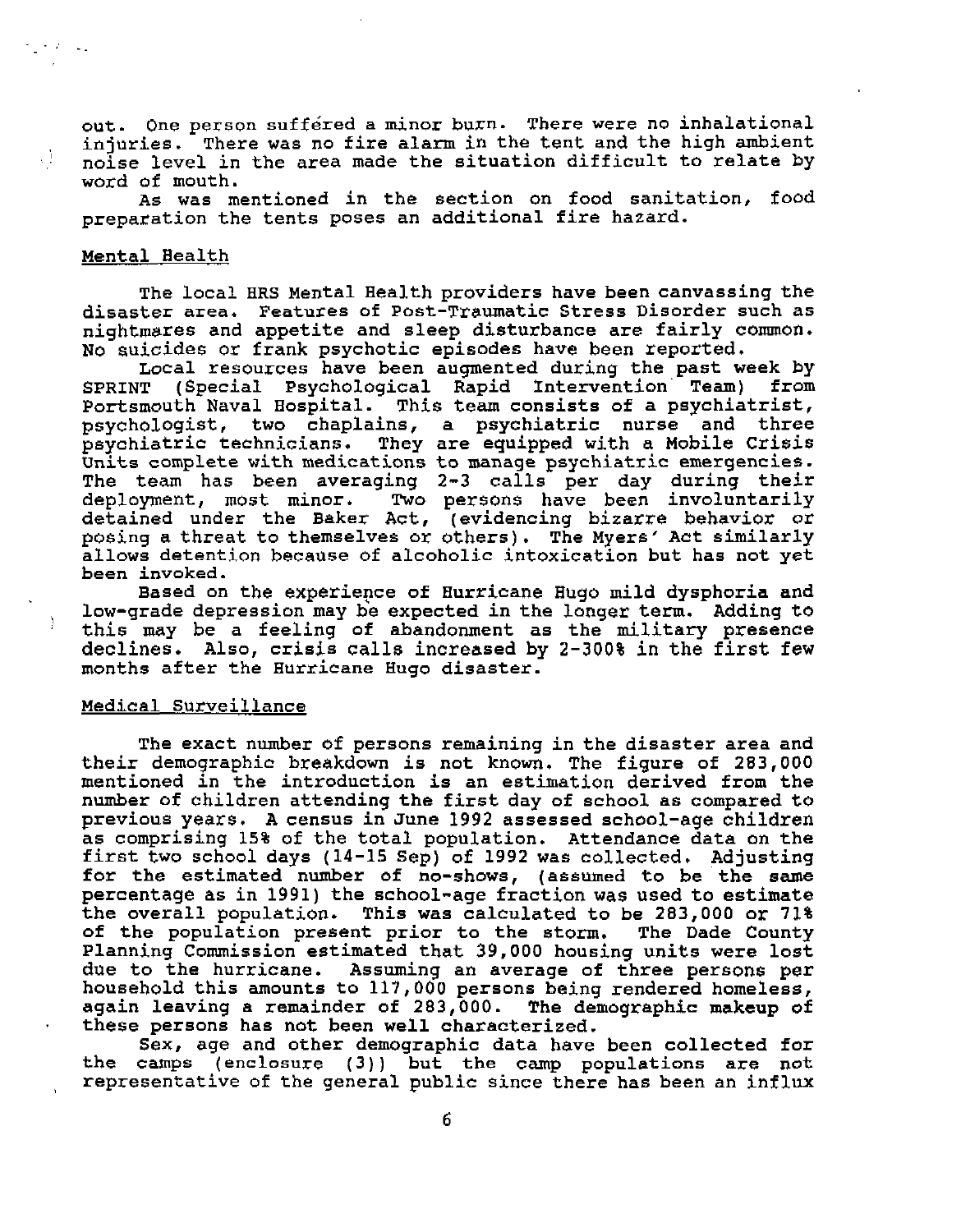**of young single males seeking work, homeless persons and other nonindigenous groups.** 

**A sex and age breakdown of 1601 individuals admitted to Harris Field is shown below. The sample includes all persons who were admitted to the camp through the Red Cross as of 20 Sep. As seen, young males predominate.** 

**However, the attached graph (enclosure (4)) also shows a distinctly bimodal age distribution.** 

|                                                                             | SEX   Freq Percent | AGE |                                                             |
|-----------------------------------------------------------------------------|--------------------|-----|-------------------------------------------------------------|
| $\begin{array}{c cc}\nF & 495 & 30.9\% \\ M & 1106 & 69.1\% \\ \end{array}$ |                    |     | Range   $1 \text{ Mo.} - 88 \text{ Yrs.}$<br>Mean   28 Yrs. |
| Total   1601 100.0%                                                         |                    |     |                                                             |

**Acre Distribution bv 10 Year Intervals bv Sex** 

|                                                                              | Freq                                                   | Percent                                                                   | Cum.                                                                           | Freq                                             | Percent                                                                              | Cum.                                                                           |
|------------------------------------------------------------------------------|--------------------------------------------------------|---------------------------------------------------------------------------|--------------------------------------------------------------------------------|--------------------------------------------------|--------------------------------------------------------------------------------------|--------------------------------------------------------------------------------|
| 0 TO<br>10 TO<br>20 TO<br>30 TO<br>40 TO<br>50 TO<br>60 TO<br>70 TO<br>80 TO | 184<br>133<br>223<br>286<br>172<br>65<br>30<br>10<br>3 | 16.6%<br>12.0%<br>20.28<br>25.9%<br>15.6%<br>5.9%<br>2.7%<br>0.9%<br>0.38 | 16.6%<br>28.7%<br>48.8%<br>74.7%<br>90.2%<br>96.18<br>98.8%<br>99.7%<br>100.0% | 135<br>99<br>96<br>89<br>43<br>14<br>9<br>5<br>5 | 27.38<br>20.0%<br>19.4%<br>18.0%<br>8.7 <sub>8</sub><br>2.8%<br>1.8%<br>1.0%<br>1.0% | 27.3%<br>47.38<br>66.78<br>84.6%<br>93.3%<br>96.28<br>98.08<br>99.08<br>100.0% |
| Total                                                                        | 1106                                                   | 100.0%                                                                    |                                                                                | 495                                              | 100.0%                                                                               |                                                                                |

**The sex and age distribution of Camp II (Arthur Vining Davis Park) was essentially identical.** 

**.A passive survkllance system collects daily medical log entries from all the camps and (at the time of this writing) approximately 20 other health care delivery sites (see enclosure (5)). This system is augmented In Carnps I and I1 by daily walkthroughs performed by HRS nurses. As of 22 Sep, a total of 10,234 Task Force personnel and 64,947 civilian visits had been logged by the treatment facilities under surveillance.** 

**Minor injuries such as lacerations and puncture wounds have been the major health problem noted from the surveillance. Treatment of these injuries has commonly required immunization against tetanus. Proportionally, they have accounted for 20 to 44% of all visits by non-military personnel. In comparison, the proportion of daily visits accounted for by respiratory and gastrointestinal complaints have both ranged from 3-7%.** 

**Although no frank outbreaks have occurred a few threats of communicable disease clusters have required investigation.** 

**7** 

!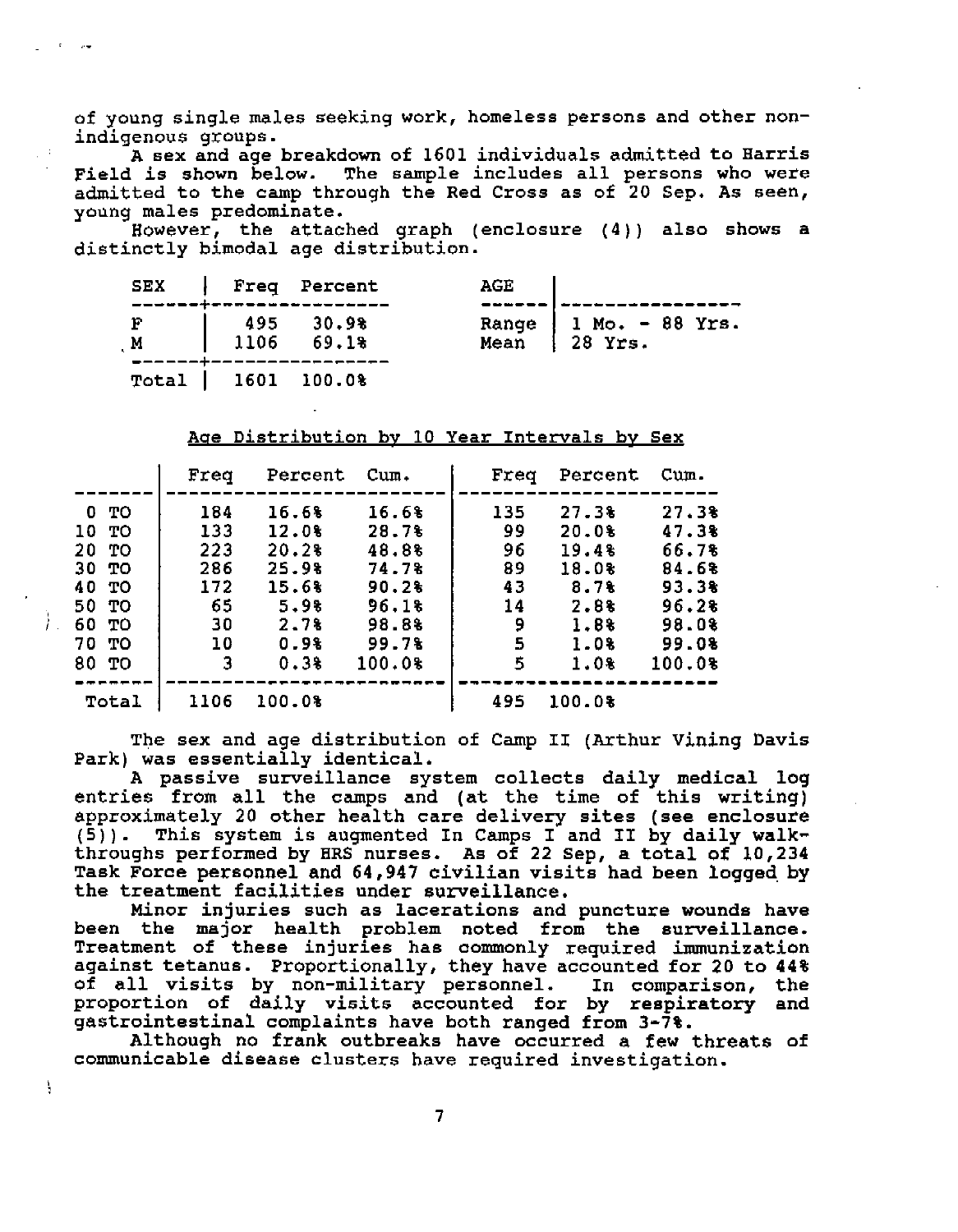During the week of 06 Sep an increase in diarrheal disease was noted at Harris Field, Of the 33 cases identified, 15 (45%) were under 5 years of age. **A** brief survey of 64 residents from **12**  randomly selected tents was conducted. Five (7.8%) individuals reported diarrhea in the 72 hours prior to the interview. None of the cases had sought help. There was no association with the local day care center although deficient hand washing facilities were identified.

On 05 Sep the Task Force DFO (Disaster Field Office) clinic at the Eastern Airlines terminal in the Miami airport reported that a large proportion of their visits were for respiratory complaints. Industrial hygiene sampling and an informal symptom survey indicated that a Contributing factors were overcrowding, smoking, the presence of mold, mildew, dust and debris (e.g. broken ceiling tiles). An examination of the large air handlers revealed standing water and blocked filters. **An** overall clean-up and ventilation was undertaken.

On 22 Sep a cluster of rash illness was reported in personnel from the 82nd Airborne Division. The assessment by the dermatology team from the University of Miami was that the lesions were from the 82nd Airborne Division. The assessment by the dermatology<br>team from the University of Miami was that the lesions were<br>secondary to bites from <u>culicoides spp.</u>. Most individuals reported<br>little or no use of DEET c little or no use of DEET containing insect repellant.

Sporadic cases of chickenpox were also noted. Two were imported from a CONUS-based **Army** unit in which an outbreak was occurring. Clinical diagnoses of individual cases of measles and scarlet fever were reported, but again, no propagation of disease was apparent. Nonetheless, in addition to routine immunization of school-age children a measles vaccination campaign involving all four camps began on 21 Sep, 1992.

Concern was also expressed by representatives of the State Tuberculosis Control Program of possible TB transmission in the camps. According to the project coordinator over half of 40 According to the project coordinator over half of 40 confirmed cases under treatment had, been lost to follow-up. Interrupted treatment increases the possibility of development of multi-drug resistant TB. Red Cross camp registration records (enclosure (3)) were reviewed for possible matches.

### Conclusions:

Although the task force operation was a confirmed success.by most measures, there are a number of lessons to be learned.

It **is** an apparent inevitability following disasters of this nature that the existing chaos will be amplified by uncontrolled outpourings of aid. Usually, the unplanned arrival **of** individuals offering services can be absorbed. problem. For example, a major task facing the pharmacy group was dealing with the large amounts of unsolicited (and often unusable)<br>medications sent to the area. Amazingly, these were often medications sent to the area. Amazingly, these were often individual prescriptions bearing a patient's name. Widespread littering with clothing articles resulted when distribution sites became too numerous to be tended. The number and diversity of ad